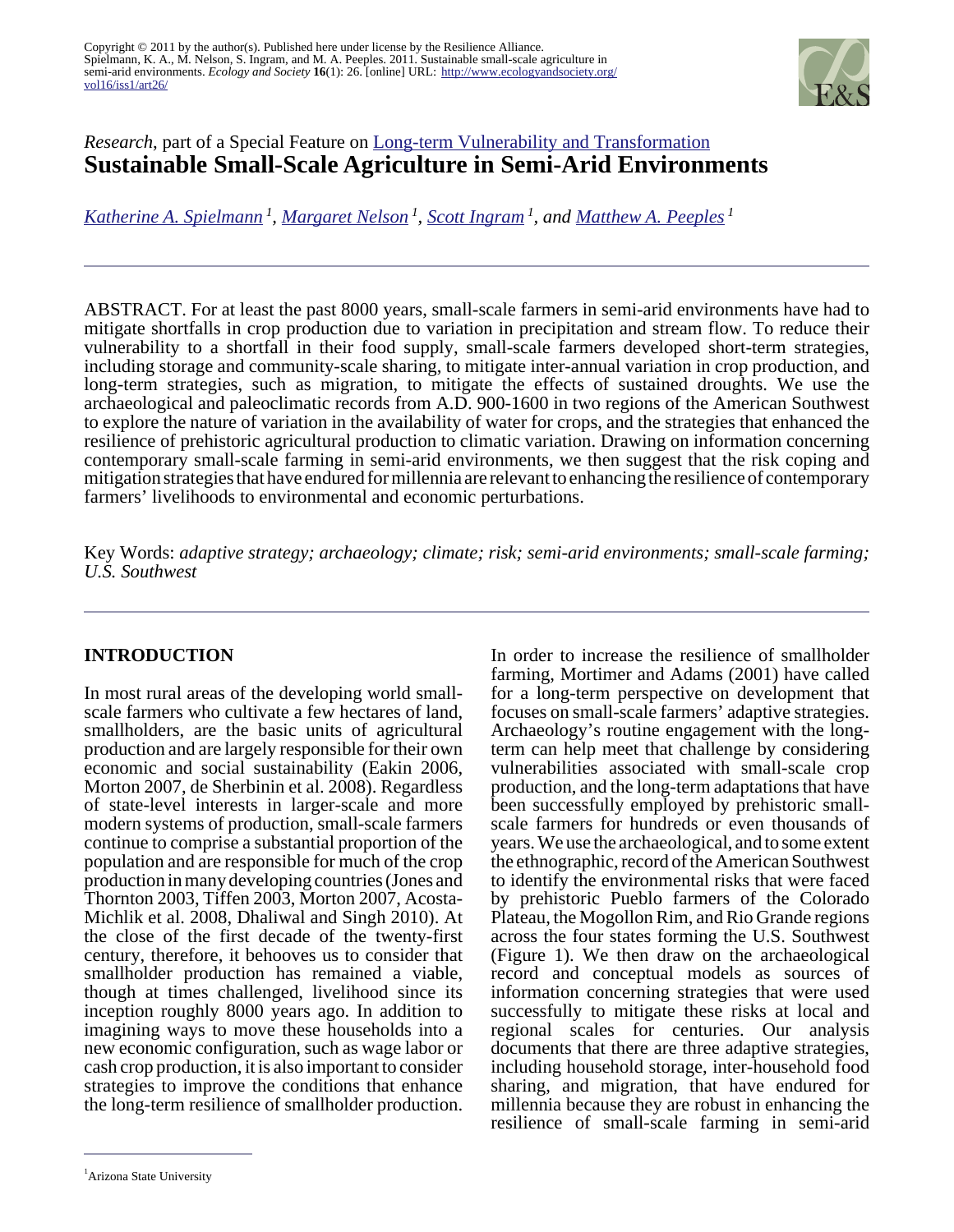environments. Long-term settlement of Pueblo villages and the tethering of farmers to particular locations on the landscape, which occurred late in prehistory, were only possible when farmers were able to select those portions of the Southwestern landscape that combined extensive agricultural land with a secure water supply that would mitigate the effects of long-term drought.

Although our main focus is on the archaeological data and analyses relevant to the Southwestern case study, the insights concerning resilience in smallscale agriculture that we derive from these analyses form the foundation of our concluding discussion on smallholder agriculture in the twenty-first century. In that discussion we address the applicability of prehistoric adaptive strategies to contemporary semi-arid smallholder farming.

Agricultural risk is by no means a new topic in the U.S. Southwest. For the past 25 years or so, Southwestern archaeologists have modeled, investigated, and published on this topic in entire volumes devoted to the issue (e.g., Gumerman 1988, Tainter and Tainter 1996) and in individual dissertations, books, and articles (e.g., Braun and Plog 1982, Burns 1983, Minnis 1985, Lebo 1991, Ford 1992, Rautman 1993, Anschuetz 2006). This literature, however, has largely aimed at a more accurate understanding of Southwestern prehistory. One of our points here is that the strategies used by Southwestern prehistoric farmers to avoid the risk of a shortfall in food or other resources could enhance the resilience of the food supply for contemporary smallholder farmers in semi-arid lands.

#### **VULNERABILITIES OF PREHISTORIC SOUTHWESTERN FARMING TO CLIMATE VARIABILITY**

Prehistorically, once people began domesticating and cultivating plants, corn was the Southwestern dietary staple. Although beans and squash were grown and other plants encouraged, and while some wild plants, such as agave and pinyon, were important supplements, corn was the primary food eaten by all Southwestern agricultural populations. Bone chemistry data from several later prehistoric Southwestern peoples (e.g., Spielmann et al. 1990, Spielmann and Schoeninger 1992, Kellner et al. 2010) document that corn probably comprised 80-90% of Southwestern diets from A.D.

1000-1600, our main period of interest here. Today and in the past, corn is grown for subsistence, social, and ritual consumption at the household level. The area of the Southwest discussed here was not sufficiently productive for agriculture using the technologies of prehistoric farmers to provide sustained surplus beyond household needs.

There were no draft animals or domesticated stock in the Southwest prehistorically, and thus no plow for cultivation and no manure for fertilization. Soil fertility was replenished through deposits of silt from the flooding of fields adjacent to rivers and streams and the capture of sediment and nutrients by features such as rock alignments placed across modestly sloping agricultural fields. Nor were there beasts of burden to transport food and other commodities from place to place. The bulk of the diet was thus grown locally.

Given its arid climate and paucity of perennial streams, water is the limiting factor in corn production across the Southwest (e.g., Muenchrath and Salvador 1995). Prehistoric farmers were thus vulnerable to variations and changes in the timing and quantity of precipitation and stream flow. Much of the landscape modification across the Southwest, in fact, has to do with aspects of water control that reduce this vulnerability. Landscape modifications include check dams (Sandor 1990), terraces and waffle gardens (Anschuetz 1998, 2006), reservoirs and irrigation ditches (Herrington 1979), and extensive irrigation systems (Howard 2006). These constructions served to concentrate available water onto agricultural fields, reducing but not eliminating the impact of spatial and temporal variation in precipitation. Southwestern farmers had to cope not only with significant variation in precipitation within a growing season, but also with less frequent, sustained dry periods.

Southwest archaeologists are blessed with strong dendroclimatic (tree-ring) data that permit the reconstruction of annual variation in precipitation (Dean 2000). Identifying dry periods in the tree-ring record involves discerning relatively rare and prolonged periods of low moisture, and inferring adverse impacts on people during these periods. The substantial reliance on maize by prehistoric Southwest populations and the relatively low water availability for maize productivity in most areas of the Southwest provide reasonable support for the link between periods of low moisture and adverse impacts on people. Using dendroclimatic data, we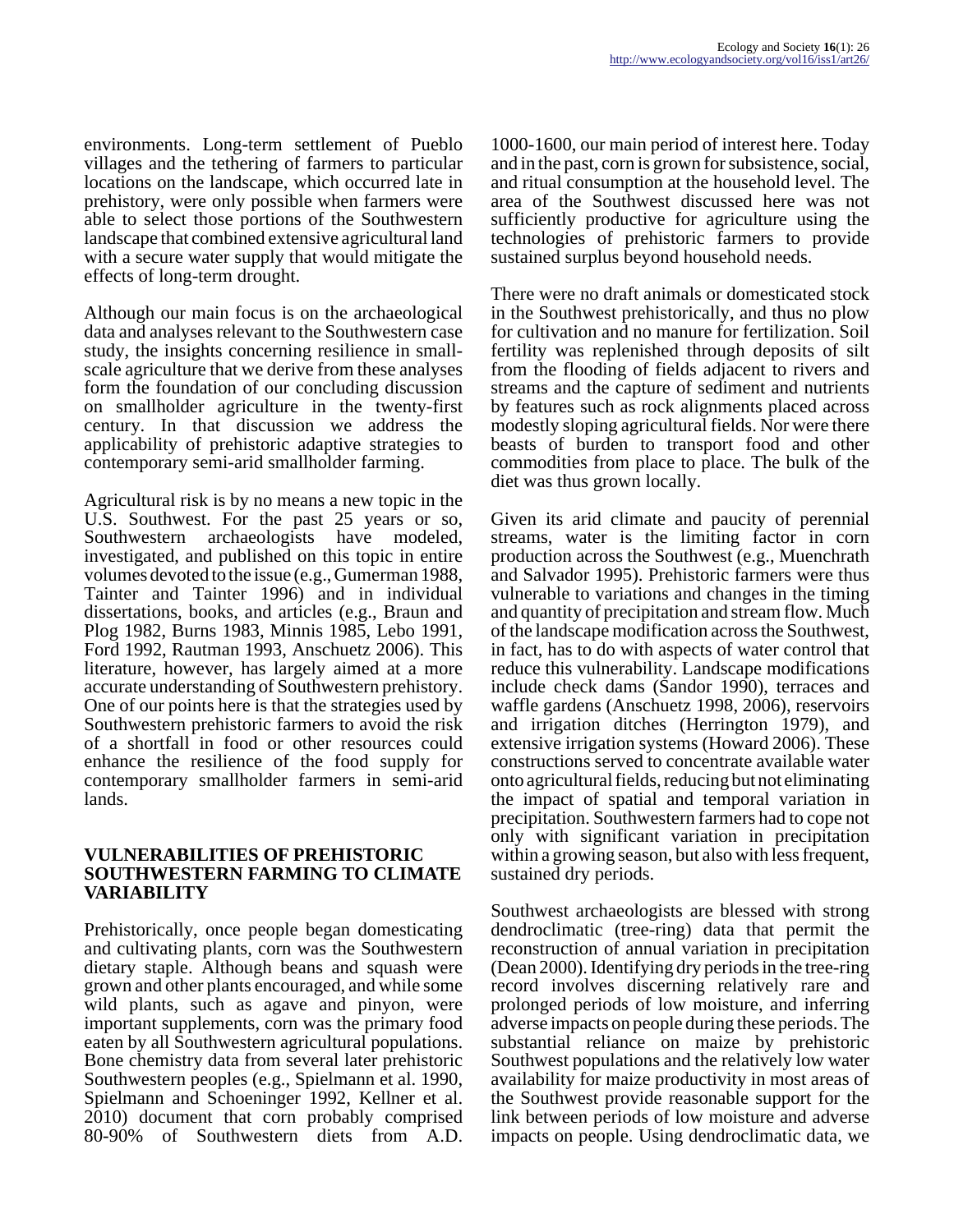### **Fig. 1**. Map of the Southwest.



document short and long-term variation in precipitation and then contrast a context in which dry periods result in an acute risk of shortfall with a context in which environmental conditions buffer against such shortfall. We conclude with a longitudinal analysis of changing trends in Southwestern agricultural settlement locations and discuss the implications of these prehistoric adaptations to the present.

#### **ADAPTATIONS FOR COPING WITH VARIABILITY IN PRECIPITATION**

#### **Storage and pooling**

Ancestral Pueblo farmers addressed the problem of variation in annual rainfall in part through the development of multi-year, household-scale storage capacity, as well as diversifying field locations and crop varieties (e.g., Ford 1992, Anschuetz 1998, 2006, Van West and Dean 2000), which we do not discuss here. The longevity of stored corn in this

semi-arid environment matched the pattern of high frequency environmental variability in that an individual poor year or two could be ameliorated through the stored products of better years. Simulation of Pueblo household corn production and storage behavior has suggested that storage technology could have been used successfully to cope with inter-annual variation in rainfall (Slatter 1979, Burns 1983, Lebo 1991).

That storage was a critical strategy for coping with variability in crop production was recently documented archaeologically by Dean (2006) in his analysis of changes in household storage capacity in Ancestral Pueblo households in Tsegi Canyon, northeastern Arizona. In this case, Pueblo farmers used a coping strategy traditionally aimed at interannual variation in precipitation to address a novel, low frequency process: a marked decline in the water table and a prolonged dry period. Dean documented that in the mid-1200s, as conditions for agriculture worsened, household corn storage rooms (granaries) increased in number and living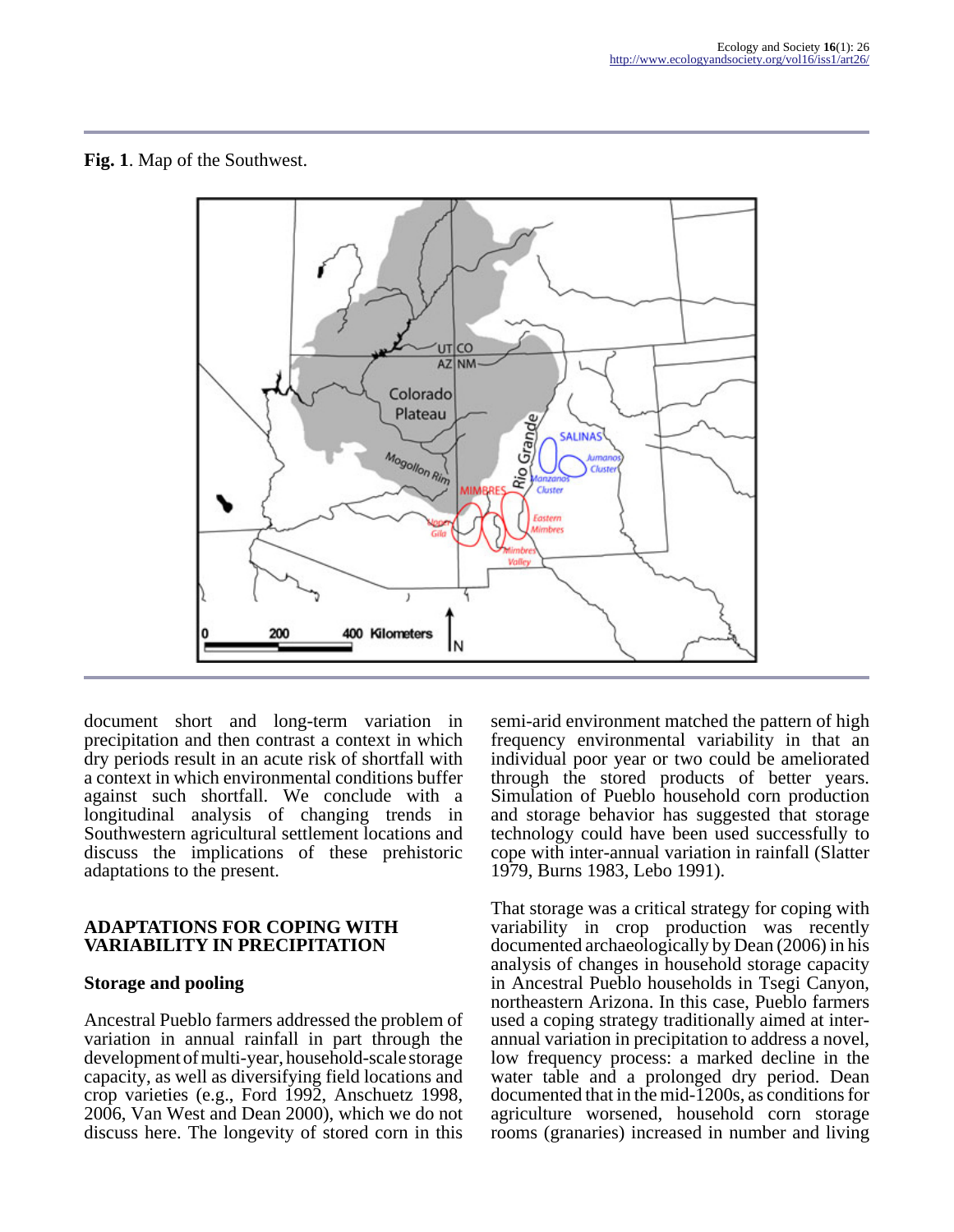room space decreased (Figure 2). The fact that people chose to increase storage capacity suggests its central function in mitigating environmental perturbation in the Southwest. Ultimately, however, increasing storage proved unsuccessful under prolonged conditions of water deficit, and people left Tsegi Canyon. Migration, as we discuss below, was a persistent response to severe dry periods across the Southwest.

Even with a target of one additional year of corn in storage, not all households would be able to meet that target consistently enough to buffer all interannual variation. Southwestern ethnographic data suggest that community-scale sharing of food is an effective strategy for evening out imbalances in storage across households (e.g., Ford 1972). Michelle Hegmon (1991) evaluated this hypothesis through a simulation of Hopi agriculture. Her model demonstrated patterns of shortfall in storage; more than half the households did not survive without food sharing across households. When the model was run with restricted sharing, such that households met their own needs first and then shared any surplus they had available, over 80% of the households survived if living in communities of at least six to eight households. Further work by Hegmon (1996) as well as Kohler and Van West (1996) substantiates the importance of selective pooling of household food supplies to reduce the risk of shortfall.

In sum, at the local scale, household-based, multiyear storage and community-scale restricted sharing of stored food were common and robust adaptations for mitigating inter-annual variation in the availability of water for farming, and thus crop production. Archaeological evidence for increased storage capacity in times of extended dry periods supports the importance of this practice. In times when there were more than three or four consecutive years of drought, however, this strategy was insufficient for maintaining household food supplies.

## **Migration**

Severe dry periods presented novel though recurrent challenges throughout the prehistory of the U.S. Southwest. Severe droughts created landscapes of vulnerability that could not be addressed with storage and the use of diverse resources and farming strategies. The Pueblo farmers living in Tsegi

Canyon, for example, permanently left their villages after experiencing several years of sharp and persistent reductions in precipitation and stream flow, which led to persistent famine conditions (Dean 1988, 1996).

Population movements and residential abandonments in the prehistoric U.S. Southwest have been closely examined and correlated at some places and times with changes in climate conditions, especially multi-year dry periods (e.g., Cordell 1975, Euler et al. 1979, Dean et al. 1985, Minnis 1985, Gumerman 1988, Schlanger 1988, Judge 1989, Lebo 1991, Orcutt 1991, Ahlstrom et al. 1995, Lipe 1995, Crown et al. 1996, Adams 1998, Van West and Dean 2000, Cordell et al. 2007). The importance of migration as an adaptation is highlighted by Cameron (1995:112), who argues that, "Movements of communities within a region, even when such movements have a lengthy periodicity, can be expected to be a normal part of a regional environmental adaptation that involves adjustment of a group's home range." Similarly, Dean and colleagues (1985) argue that mobility is the least costly strategy used to cope with environmental change when groups are not heavily invested in residential and agricultural facilities and when mobility is not restricted by population density.

In the following discussion we use two archaeological case studies, the Mimbres area of Southwestern New Mexico and the Salinas area of central New Mexico, to explore the conditions under which populations either emigrated or remained in place in the face of long-term drought. In the Mimbres case, reduced precipitation and stream flow in the context of aggregated populations are likely to have resulted in shortfalls in the food supply or certainly perceptions of bad conditions for farming. Many people permanently emigrated from the central Mimbres area, and this region never returned to pre-migration population levels. The Salinas case presents a much rarer situation in the Southwest in that high water tables allowed farming to continue through even the most severe dry periods. Long-term residential stability characterizes this area. The contrast between these two cases illustrates how stability of populations on the semiarid Southwestern landscape was crucially linked to the reliability of the water available for crop production.

Migration was a strategy households used for much of Southwestern prehistory to mitigate sustained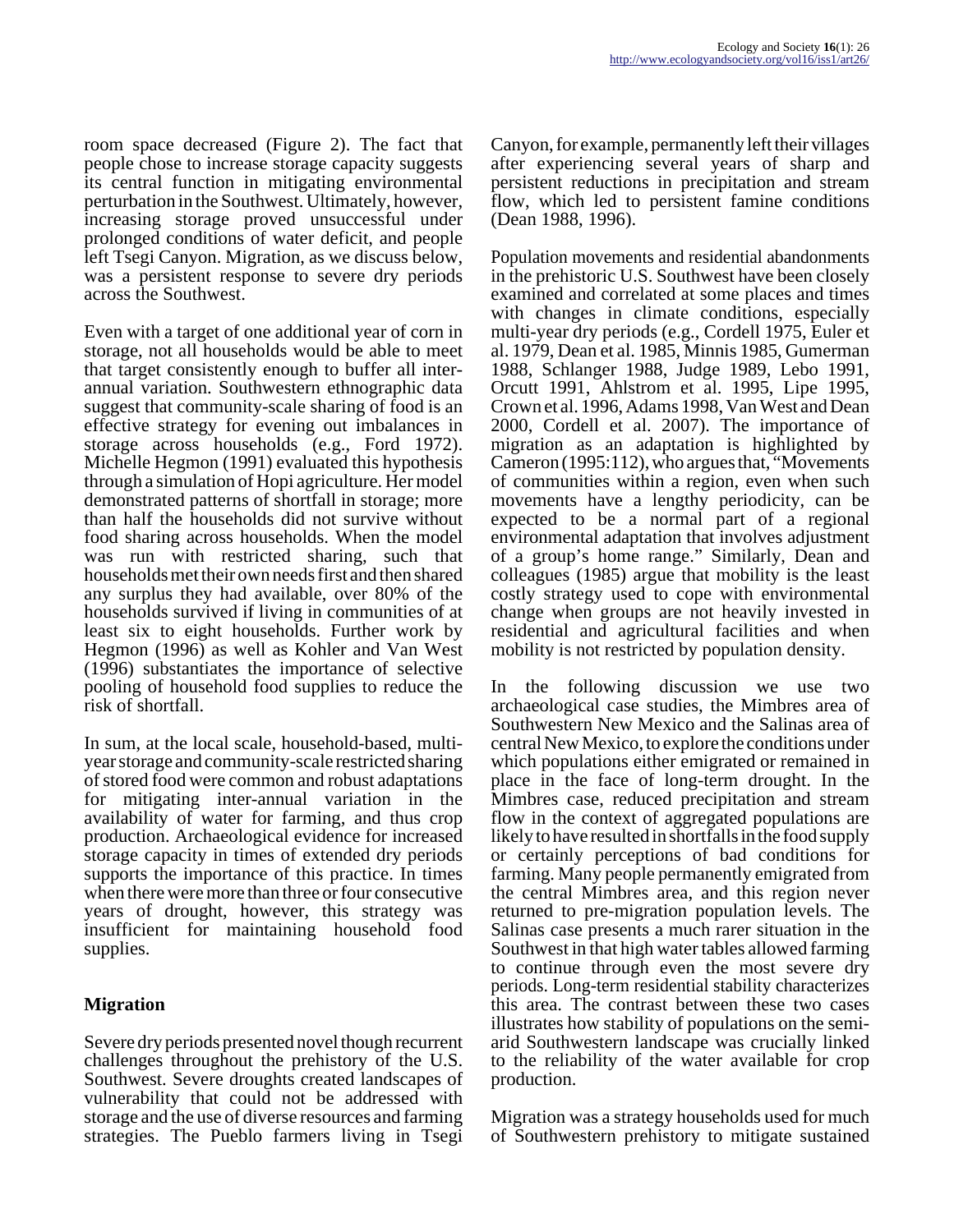**Fig. 2**. Room Cluster 2 at Kiet Siel, Tsegi Canyon, northeastern Arizona: (A) in A.D. 1271 with three fairly small granaries, and (B) in A.D. 1276 with eight granaries, note the living room turned into a granary. After Dean 2006, Figure 8.3.



shortfalls in the food supply. By the A.D. 1300s, however, the socio-political context in which households made decisions had changed. Pueblo people were increasingly choosing to live in aggregated, often nucleated settlements, perhaps due to warfare (LeBlanc 1999, Rice and LeBlanc 2001, Solometo 2006), the elaboration of ritual and economic systems (Upham 1982, Adams 1991), the development of sustained social institutions for managing land tenure (Adler 1996), and/or competitive escalation (Kintigh 1994). The increasing permanence of large communities required the selection of village locations that combined extensive arable land with a water supply that was reliable during periods of extended drought. As the Salinas case demonstrates, very long-term settlement stability in the Southwest is

possible when there is a perennial water supply for agriculture. Thus, by the mid-1400s regional-scale migration was no longer a primary adaptive strategy, and communities did not choose to migrate again, if at all, until Spanish colonization in the early 1600s.

## **THE CASE STUDIES**

#### **The Long-Term Vulnerability and Transformation Project**

The data were collected and analyzed over the course of the Long-term Vulnerability and Transformation project (NSF # 0508001). The goal of the project is the comparative analysis of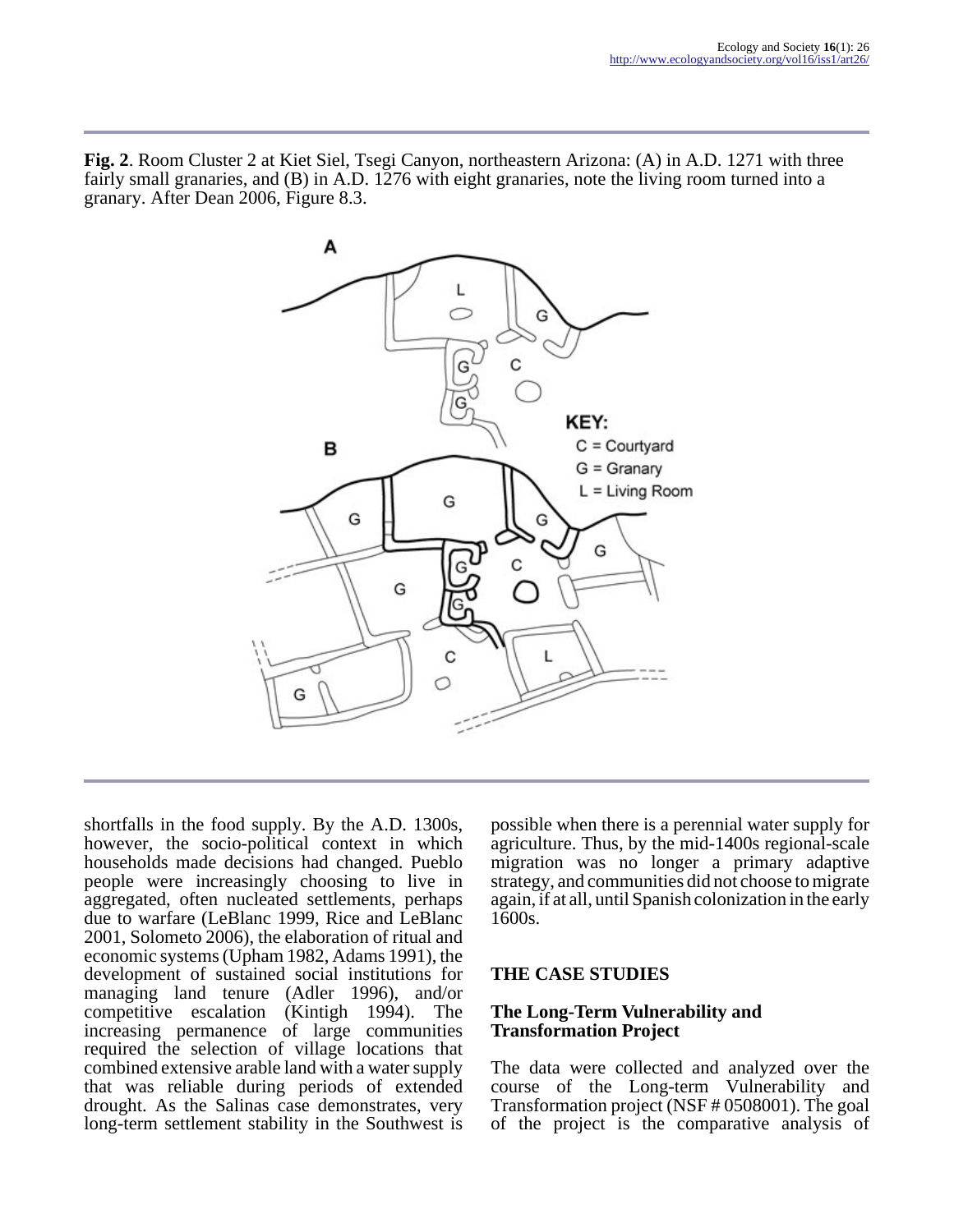resilience and vulnerability with respect to changing environmental circumstances across five case studies from the Southwestern U.S. and northern Mexico (Phoenix Basin Hohokam, Zuni, Mimbres, Salinas, and Malpaso Valley). One of several comparisons (Hegmon et al. 2008, Nelson et al. 2010, Nelson et al. 2011) that the project has made possible is presented here. The databases upon which we focus here are the dendroclimatic and demographic databases from the Mimbres and Salinas cases (Figure 1).

## **Mimbres**

The Mimbres case study presents an example of a common practice among prehistoric Southwestern farmers in which centuries of settlement within a region are followed by rapid emigration in the face of persistently poor climatic conditions and social stresses. We argue that such migration should not be considered a failure but is an effective adaptive strategy at the scale of the Southwest as a whole.

The Mimbres region is centered in southwest New Mexico, extending south into the Mexican state of Chihuahua and west into eastern Arizona. Our study focuses on the most densely occupied portion of the greater Mimbres region, which includes the upper watershed of the Gila River in the west, the Mimbres River at its center, and the Rio Grande and its western tributaries in southwest New Mexico at its eastern edge (Figure 1). The region has a Chihuahuan Desert, basin and range landscape cut by three major rivers. Primary field locations for farming were on the floodplains along these rivers and their tributaries (Minnis 1985, Nelson 1999). In addition, small upland alluvial fans and check dam fields were farmed (Sandor 1990).

For well over a millennium, up until the late tenth century, people in the Mimbres region lived in diverse settings, and moved residence frequently (Anyon et al. 1981, Diehl 1994, Swanson 2009, Swanson et al. 2011). Over these centuries, farming became gradually more important to the diet, population grew steadily, and settlements became more focused on the major rivers and their tributaries (Diehl 1996). People appear to have addressed potential shortfalls in food supply by storing, using diverse field areas, and shifting settlement within the region. Near the start of the eleventh century, the beginning of the Classic Mimbres period, people in the Mimbres region

aggregated into villages of up to a few hundred individuals. These villages were built primarily along the rivers and near sections of perennial streams (LeBlanc 1983, Minnis 1985, Blake et al. 1986).

The Mimbres archaeological sequence is marked by two major emigrations. The best known is a regional depopulation at the end of the Classic Mimbres period (A.D. 1130), on which we focus. The depopulation of all Mimbres villages around A.D. 1130 is associated with an extreme and prolonged dry period (Figure 3), although equally dry periods of equivalent length occurred before and after that event. As Nelson (1999, Nelson et al. 2011) and others (e.g., Leblanc 1983, Minnis 1985, Schollmeyer 2009) have argued, a coalescence of social and environmental conditions contributed to this region-wide depopulation. Although some people remained in the Mimbres region, especially in the eastern Mimbres area by dispersing into small hamlet settlements (Nelson 1999), the population of the region declined to about 25% of its Classic period maximum (Figure 4).

### *Precipitation and population in the Mimbres area*

The dendroclimatological data presented in Figure 3 document that the initial aggregation into the Classic Mimbres pueblos coincides with several very dry periods in the early 1000s. The village populations of the Late Pithouse and Early Classic periods were smaller than during the later Classic. In addition, the drought of the early 1000s was part of a pattern of frequent occurrences of low precipitation from A.D. 970 to 1040. The frequent shifting of residences that characterized the Pithouse period may have served to adjust to these conditions. Thus, risk of shortfall was different at the start of the Classic period, as compared to the end (Schollmeyer 2009). In contrast to the droughts at the start of the Classic period, the late Classic drought followed a long stretch of especially wet years. The eighty-five years from roughly A.D. 1040 to 1125, was an especially wet period (Minnis 1985; note long-term absence of dry periods in Figure 3), and the Mimbres population continued to grow and expand their villages. This moisture allowed people to farm upland alluvial fans and check dam fields and expand the extent of irrigation agriculture on floodplains (Minnis 1985). The continuous farming of floodplain fields resulted in the removal of much of the riparian vegetation in the Mimbres Valley (Minnis 1985), the richest and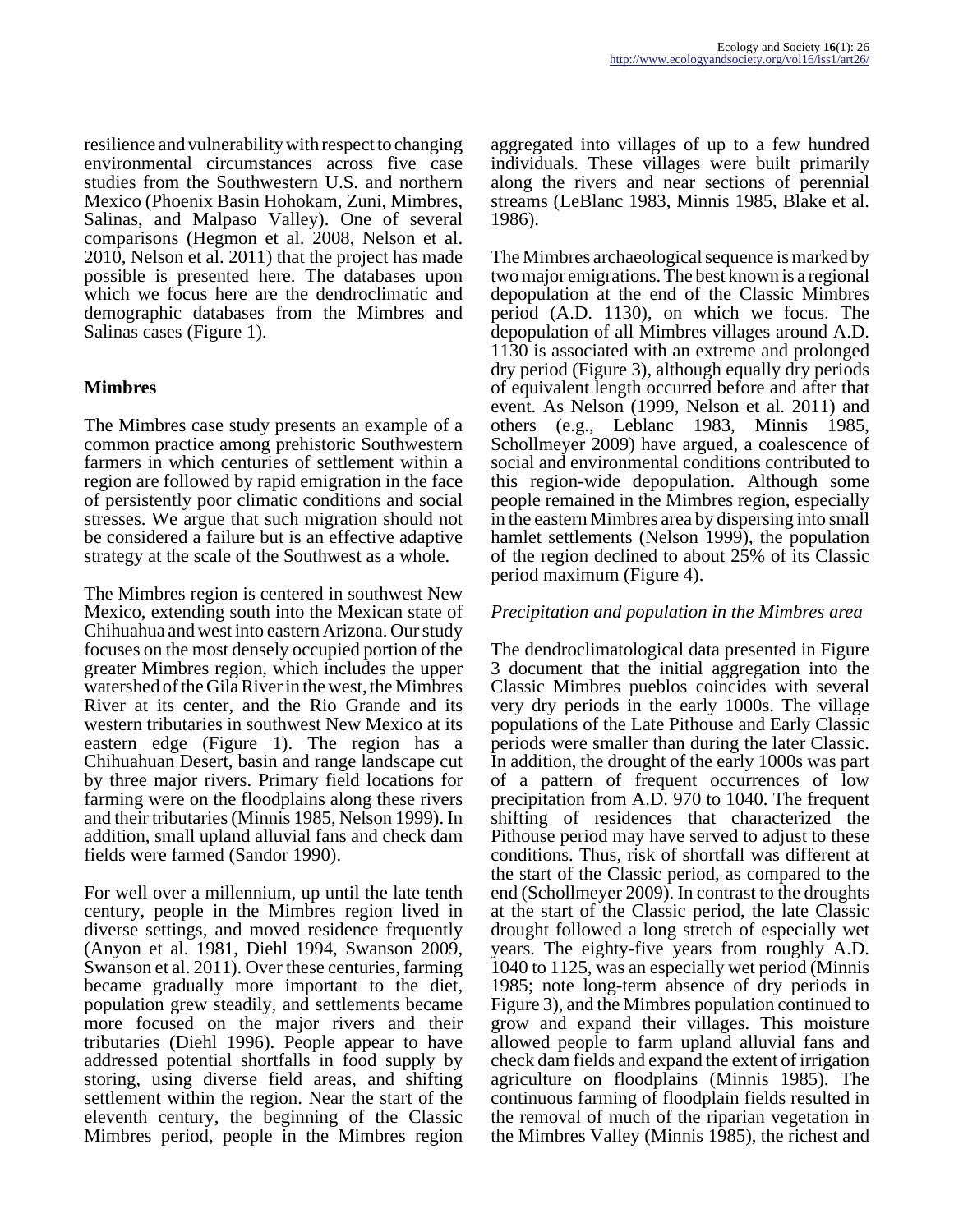## **Fig. 3**. Mimbres climatic data.



most densely populated portion of the Mimbres region. In addition, the growing population depleted much of the large game, namely artiodactyls, from the main settlement areas (Cannon 2000, 2001, Nelson and Schollmeyer 2003, Schollmeyer 2009).

Storage became more formalized during the Classic Mimbres period, shifting from subfloor and extramural pits to rooms integrated into dwellings. All storage is associated with individual houses. A common house style includes one dwelling and one storage room, but many houses had multiple storage rooms (Shafer 1982, Hegmon et al. 2006).

After about A.D. 1125, an extreme dry period ensued, challenging the provisioning of the largest population ever to live in the region and increasing risk to village occupants. For over 80 years they had not experienced such dry conditions; as Schollmeyer (2009) has demonstrated, people could have remained in the region but their perceptions of the risk created by this extended dry period were probably influenced by their experience of the preceding long, wet period. Every large village in the Mimbres region was almost entirely depopulated and large numbers of people emigrated, especially from the Mimbres Valley (Figure 4). In the least densely populated eastern Mimbres area, about half the population remained and reorganized into the previously dispersed settlement pattern of the Pithouse period, continuing to farm floodplain and upland alluvial fan fields (Nelson 1999).

We do not know the destination of those who migrated from the region. At small hamlet sites in the eastern Mimbres area that immediately post-date the Classic period, we find the continued use of Classic period Mimbres Black-on-white pottery and its merging with new styles (Hegmon et al. 1998), but outside the area, the Mimbres Black-on-white tradition is rarely found in settlements dating after the Classic Mimbres period. Emigration from the Mimbres region was accomplished with rapid assimilation to new social contexts, perhaps in distant places; the social institutions that formed in the Classic Mimbres period did not continue beyond the middle of the  $12<sup>th</sup>$  century.

## **Salinas**

The Salinas case study presents an instance of enduring economic, social, and settlement stability. The longevity of occupation of specific portions of the Salinas landscape is unusual in Southwestern prehistory, and we argue that it is due to the reliability of crop production in this area that was made possible by localized occurrences of a high water table. This condition offered long-term resilience of subsistence agriculture to precipitation variation and change.

The Salinas region is located in central New Mexico (Figure 1), east of the Rio Grande valley and the Manzanos and Los Pinos Mountains. The Manzanos Mountains, with pinyon-juniper woodland at the lower elevations and ponderosa pine and Gambel's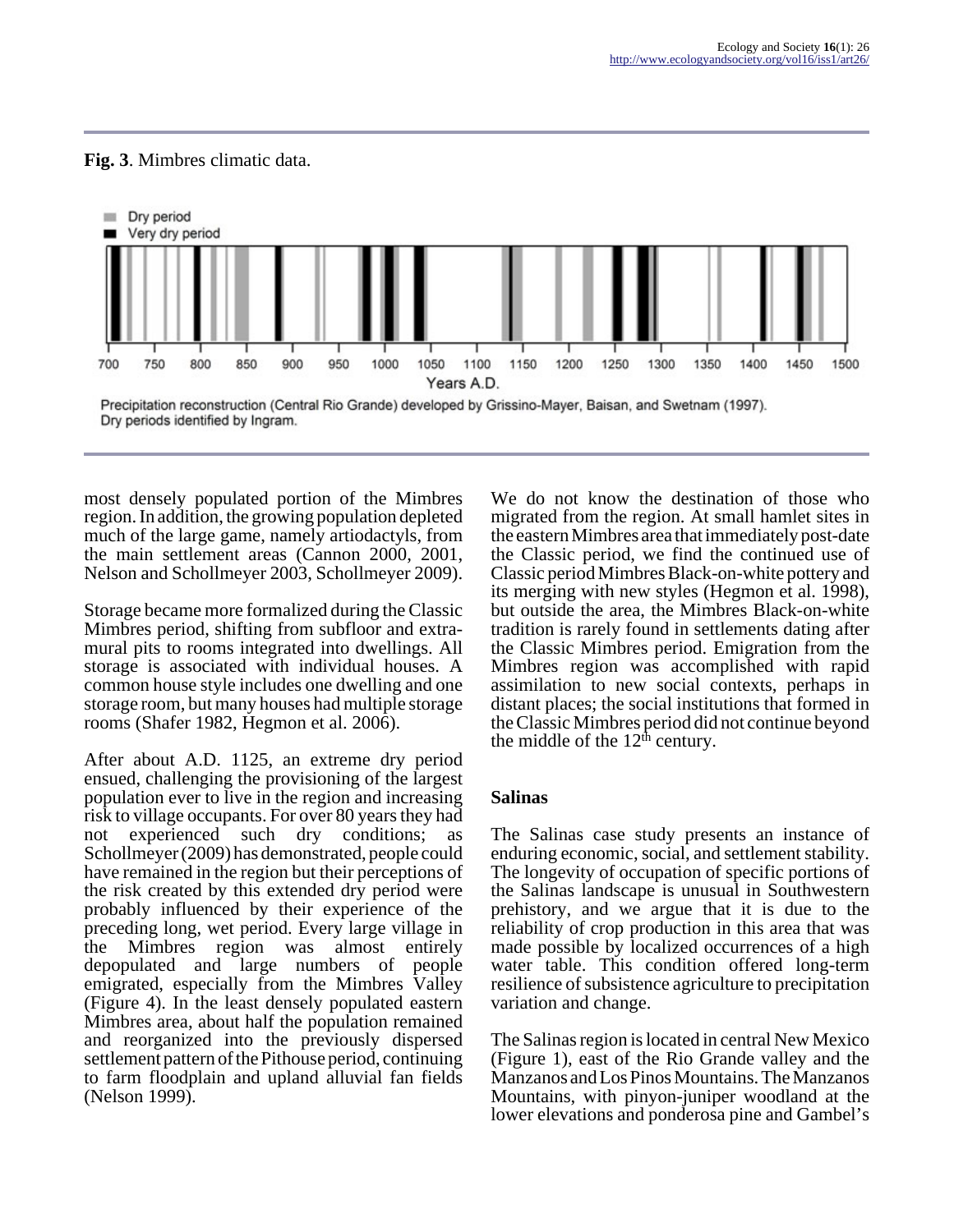

**Fig. 4**. Population trends in the Mimbres area. Source: Peeples 2010, *unpublished manuscript*.

oak on the upper slopes, supply water in the form of ephemeral streams. Chupadera and Jumanes Mesas lie to the south and east of these ranges. Pinyon-juniper woodland dominates the mesa tops and slopes, while sandy plains of rolling grasslands and sage extend to the east. There is now no permanent source of surface water in the vicinity of these mesas, although seasonal playas and springs were common prior to groundwater pumping.

Salinas sites occur in two areas, referred to as the Manzanos and Jumanos clusters. The Manzanos cluster lies in the eastern foothills of the Manzanos Mountains in the northwestern portion of the province. The Jumanos cluster lies to the south, on and east of Chupadera and Jumanes Mesas. Since our best data pertain to the Jumanos cluster, we focus our discussion on this portion of the region.

In the Jumanos cluster, although few are known, the earliest farming sites, which are pithouse villages and appear to be established before the A.D. 900s (Ice 1968, Rautman 1990, Rocek and Rautman 2007), lie at the same locations as later villages of above-ground wattle and daub, or jacal, residential structures, which are provisionally dated to the A. D. 1000s-1200s. Chamberlin (2008) has documented that in the late A.D. 1200s people living in jacal villages aggregated largely in place into plazaoriented masonry pueblos. In the early 1400s, most of these early pueblos were abandoned, and the Jumanos cluster population nucleated into a few large villages built at the locations of some of the early pueblos (Spielmann 1996). This final nucleation of the regional population focused on lower-elevation, eastward-extending fingers of Chupadera Mesa and basins between these fingers.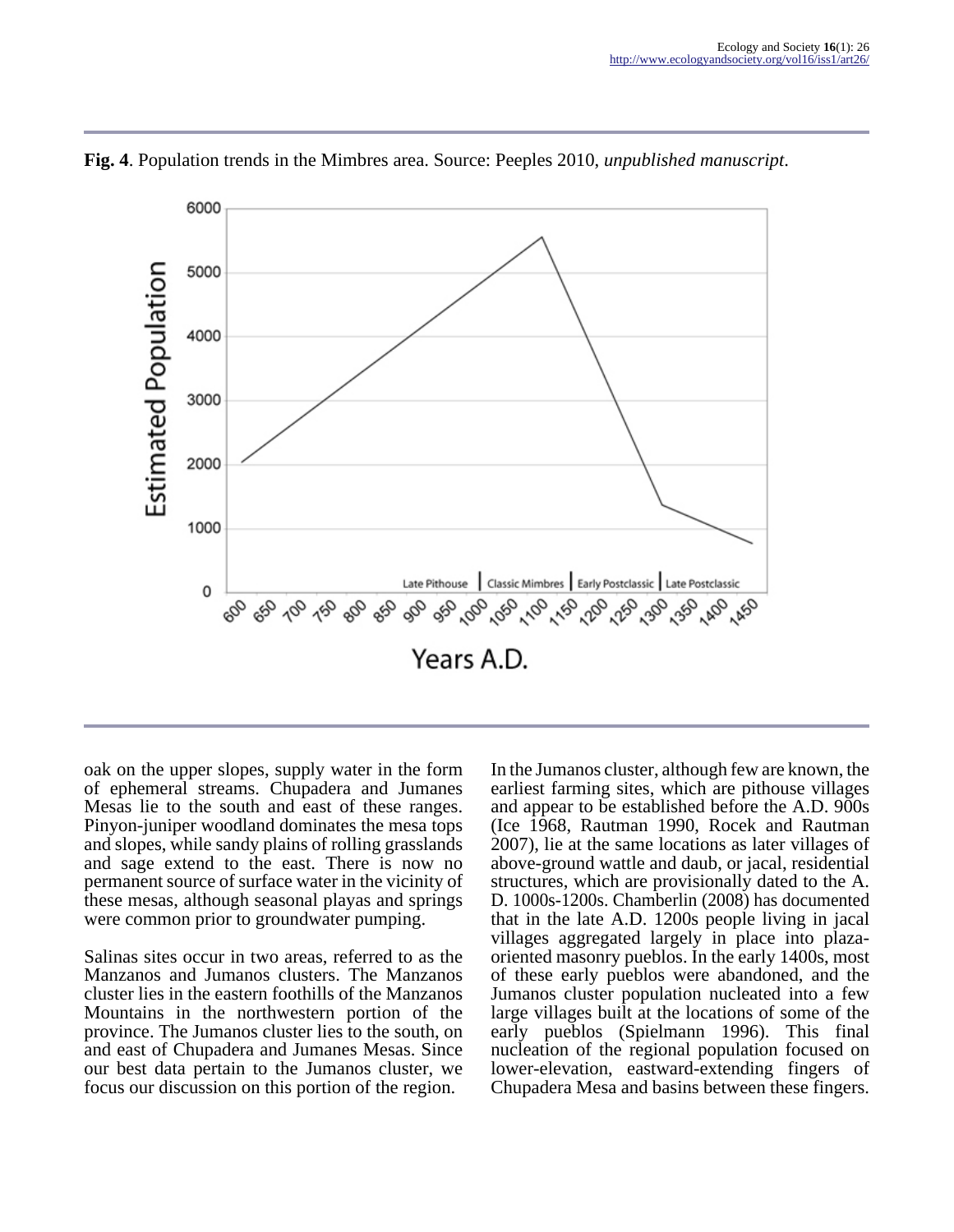Figure 5 documents this persistence of occupation across the region as a whole by displaying all recorded prehistoric architecture sites. As this map illustrates, the locations of pithouse, jacal, early pueblo and the later large village sites are fairly consistent through time. The lack of substantial numbers of early sites around Chilili, Tajique, and Quarai is likely due to a lack of systematic survey. Available information from general investigation around these large villages suggests that similar clusters of early pithouses, jacal structures, and pueblos were likely present. At the same time, within the shaded area between the large villages shown on this map, few structural sites have been recorded despite nearly 20,000 acres (> 80 sq km) of intensive survey. The few undated architectural sites that have been recorded within this area likely represent temporary use areas rather than yearround habitations. Overall, this suggests that habitation across the Salinas region was consistently concentrated in just a few locations during the agricultural occupation of the area.

## *Precipitation and population in the Salinas area*

Figure 6 documents several very dry periods from the mid-1300s to the mid-1600s, yet as the demographic data in Figure 7 indicate, there were no marked population changes in the Salinas area. Thus, although the Salinas dendroclimatic data document widely spaced, dry periods of the sort that contributed to depopulation of the Mimbres region, there is no evidence that people left the Salinas area in significant numbers. Settlement reorganization within the Salinas area consisted solely of the reorganization of the local population into increasingly aggregated and finally nucleated villages, with no apparent immigration from elsewhere (Figure 7).

The tightly clustered and remarkably stable location of settlements in the Salinas area is likely due to the unique configuration of the water supply in this region. In the early twentieth century, before drilling for water had taken place, hydrogeological studies documented the presence of highly localized, perched water tables and artesian well conditions in the Quaternary alluvium east of Chupadera Mesa and the Manzanos Mountains (Meinzer 1911, Neel 1926, Spiegel 1955). Localized water tables at or near the ground surface would have sustained some crop production and domestic water supplies even through prolonged dry periods. For example, despite a severe drought in the area in the late 1890searly 1900s, the water table in places remained at ground level and could be tapped for ditch irrigation. Likewise, the shallow water belt identified by Meinzer in 1910 was still in place during a drought from 1921-1925 (Neel 1926).

By creating highly localized, permanently productive places on the landscape, perched water tables also may have created conditions for intervillage violence, particularly during drought periods when people would have had to rely solely on those portions of the landscape that were best positioned to access the water table. The mid-1300s dry periods, for example, coincide with extensive and intense burning at two of the early pueblo sites (Rautman 1995, Rautman and Chamberlin 2008). Recurring dry conditions in the early 1400s may have in part been responsible for the final, largescale aggregation and nucleation into Gran Quivira, Pueblo Pardo, Pueblo Colorado, and Pueblo Blanco on the lower fingers of the mesas, where water would have been more accessible.

Alternatively, this evidence of conflict may relate to defense on the part of Salinas peoples against immigrants who wished to have access to reliably watered fields. Despite the clearly favorable hydrological conditions of the Salinas area, the Jumanos population estimates reveal no marked increases from when our data begin (around the A. D. 1100s) to Spanish contact in the early 1600s (Figure 7; Peeples 2007). Thus even though large numbers of migrants moved into the Rio Grande valley, just west of the Salinas area, in the late A.D. 1200s, they either did not venture further east into the Salinas area, or were rebuffed.

## **Migration's end**

Migration across the Southwestern landscape was a fairly common strategy throughout Pueblo prehistory into the 1300s, with households, village segments, and whole villages shifting settlement frequently and moving into new regions. The A.D. 1200s was a particularly active century for largescale movements across the Southwest. Beginning in the A.D. 1300s, however, most people living in the northern Southwest limited their settlement location decisions to portions of the landscape that provided some of the most reliable sources of water for agricultural production; they then remained for centuries in those areas. Figures 8A and B document the reduction in the occupied area of the Southwest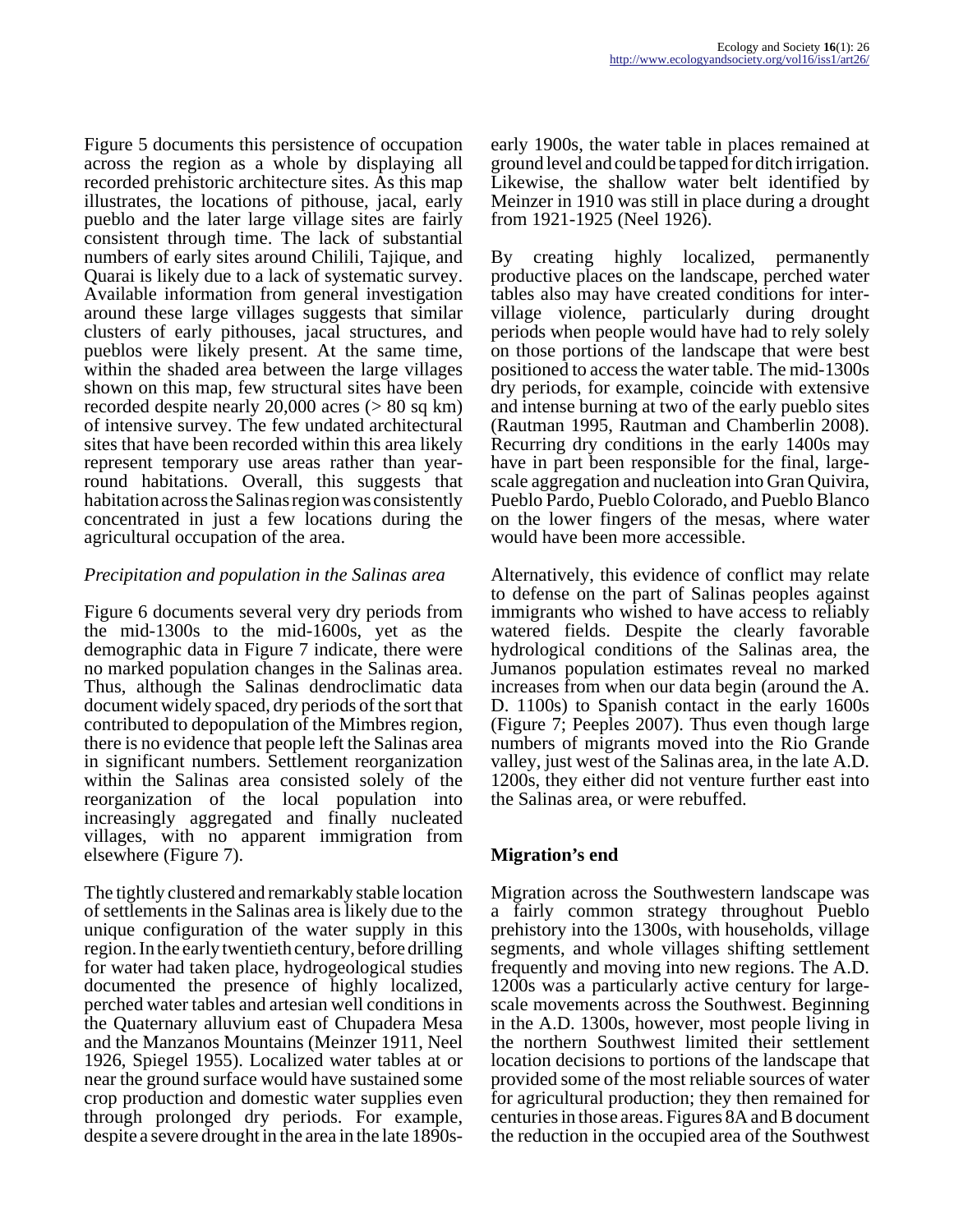![](_page_9_Figure_1.jpeg)

**Fig. 5**. Jumanos sites in Salinas area. Note juxtaposition of pithouse, jacal, early pueblo and large village site locations. Source: Peeples 2009, *unpublished manuscript*.

between the AD 1100s and the 1400s. While not all well-watered portions of the Southwest were occupied by the fifteenth century, those that people selected did provide very reliable water for crop production. Having settled in areas in which food production was resilient to extremely dry periods, Pueblo farmers remained in these locations up to and through European colonization in the early 1600s. Thus, the stability of population that was possible in the Salinas area from the beginning of farming in the A.D. 800s, was achieved elsewhere by the early 1400s.

One illustration of this shift to stable water sources in the late prehistory of the Southwest comes from

the Four Corners region. From A.D. 1270-1300, people living on the Colorado Plateau experienced an extended period of "*unfavorable convergences*" (Van West and Dean 2000:37; italics in original) characterized by declining water tables, entrenched stream channels, and a severe dry period. Agricultural productive capacity declined markedly. This 30-year period is situated within a longer period (A.D. 1239-1488) of unusual climate in which the dominant bimodal pattern of annual precipitation in the Four Corners area of the Colorado Plateau disintegrated (Van West and Dean 2000:35, Cordell et al. 2007). Such a dramatic change in rainfall patterns would have made decision making for many Colorado Plateau farmers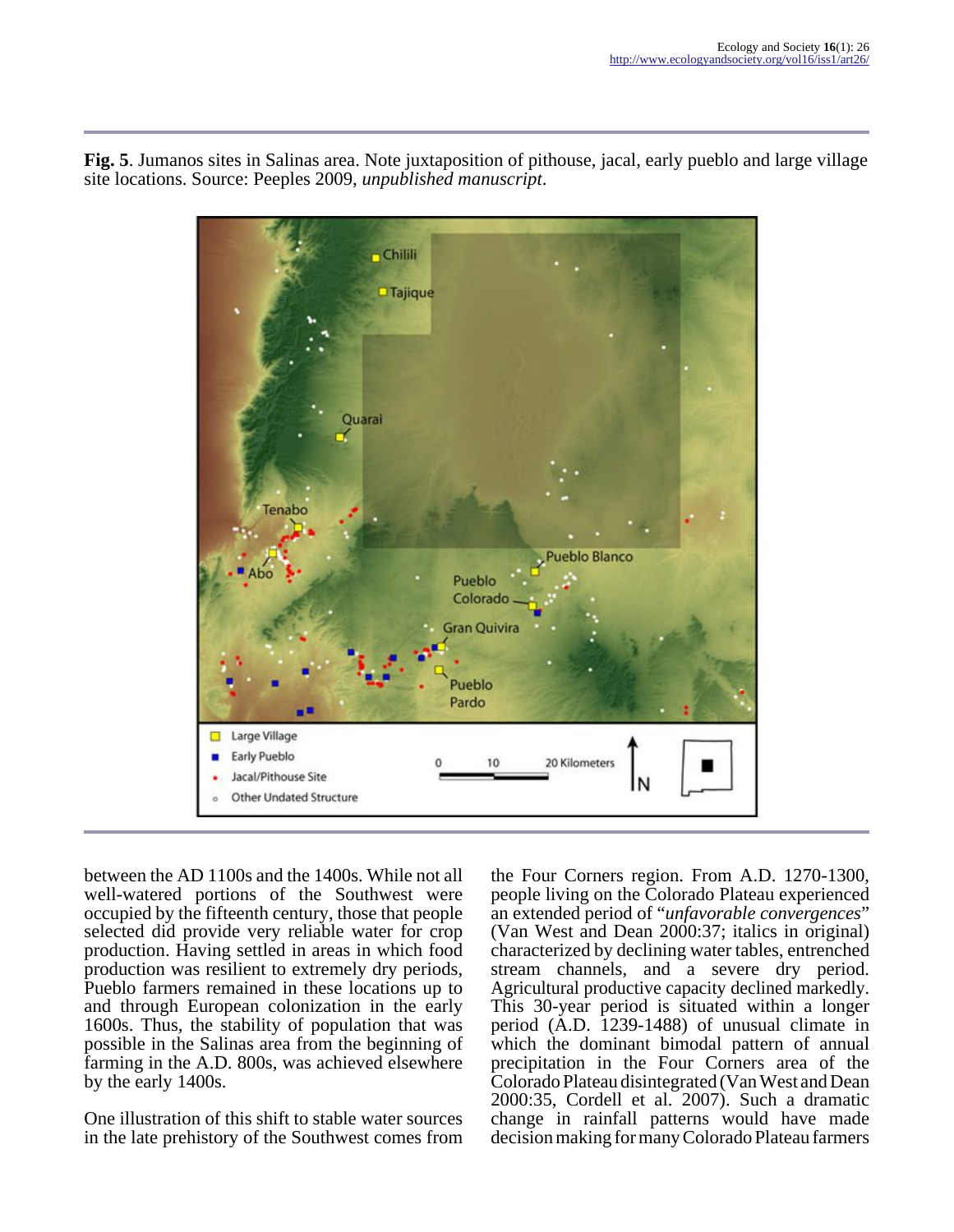#### **Fig. 6**. Salinas climatic data.

![](_page_10_Figure_2.jpeg)

Laboratory of Tree-Ring Research, University of Arizona (Dean and Robinson 1978). Dry periods identified by Ingram.

extremely difficult. In part, as a consequence of these multiple challenges to agricultural production, thousands of people moved out of this area, primarily east into the Rio Grande valley. The Rio Grande valley is characterized by higher precipitation and its tributaries are more reliable perennial water sources than those in the Four Corners portion of the Colorado Plateau, and it did not experience any disruption in its precipitation regime (Ahlstrom et al. 1995, Van West and Dean 2000). Several of those immigrant Pueblo groups continue to live in the Rio Grande valley today.

Perhaps due to the unprecedented challenges to farming on the Colorado Plateau beginning in the mid-1200s, those people who chose to remain on the Plateau selected two spring-fed and/or riverine locations with high water tables: the Hopi Mesas and Zuni. At the Hopi Mesas, dune sands lower runoff after rain and there are more permanent springs than in the surrounding areas (Brew 1979). At Zuni, farmers shifted settlement to the main drainages of the area, especially the Zuni River, with its extensive river bottomland and ready access to riverine water for irrigation (Kintigh 1985). Similarly, in the Rio Grande area, the shift to better watered locations also involved farmers moving from higher elevations to the broader, more arable floodplains of the river's tributaries (Orcutt 1991, Crown et al. 1996).

In sum, prior to A.D. 1400, Southwestern farming settlements were widely distributed across diverse environments, many of which were vulnerable to

variability and change in precipitation. At the scale of the Southwestern region, however, it was generally possible to move to relatively better watered or otherwise more productive locations during a prolonged dry period. Widespread social networks (Spielmann 2000 and references therein) meant that Southwestern farmers had sufficient knowledge of the region and social relations that allowed them to move relatively freely across it, and the farming practices of Southwestern people appear to have been adaptable from one local setting to another (Orcutt 1991), making migration a viable adaptation. The Mimbres case illustrates how quickly Southwestern farmers could permanently leave a region in the face of persistently poor climate conditions.

By the early A.D. 1400s, however, for a diversity of reasons that Southwestern archaeologists continue to evaluate, Southwestern farmers chose to live in large, aggregated and often nucleated communities, frequently referred to as towns. Some have suggested this was also a period of heightened, region-wide conflict among communities (LeBlanc 1999, Rice and LeBlanc 2001, Solometo 2006). The social costs of dissolving such communities to migrate in response to a dry period would have been much greater than when farmers were more dispersed and conflict was less pervasive.

These communities selected some of the bestwatered locations in the region and remained in these areas until, and after, Spanish colonization. These data thus suggest that social preferences were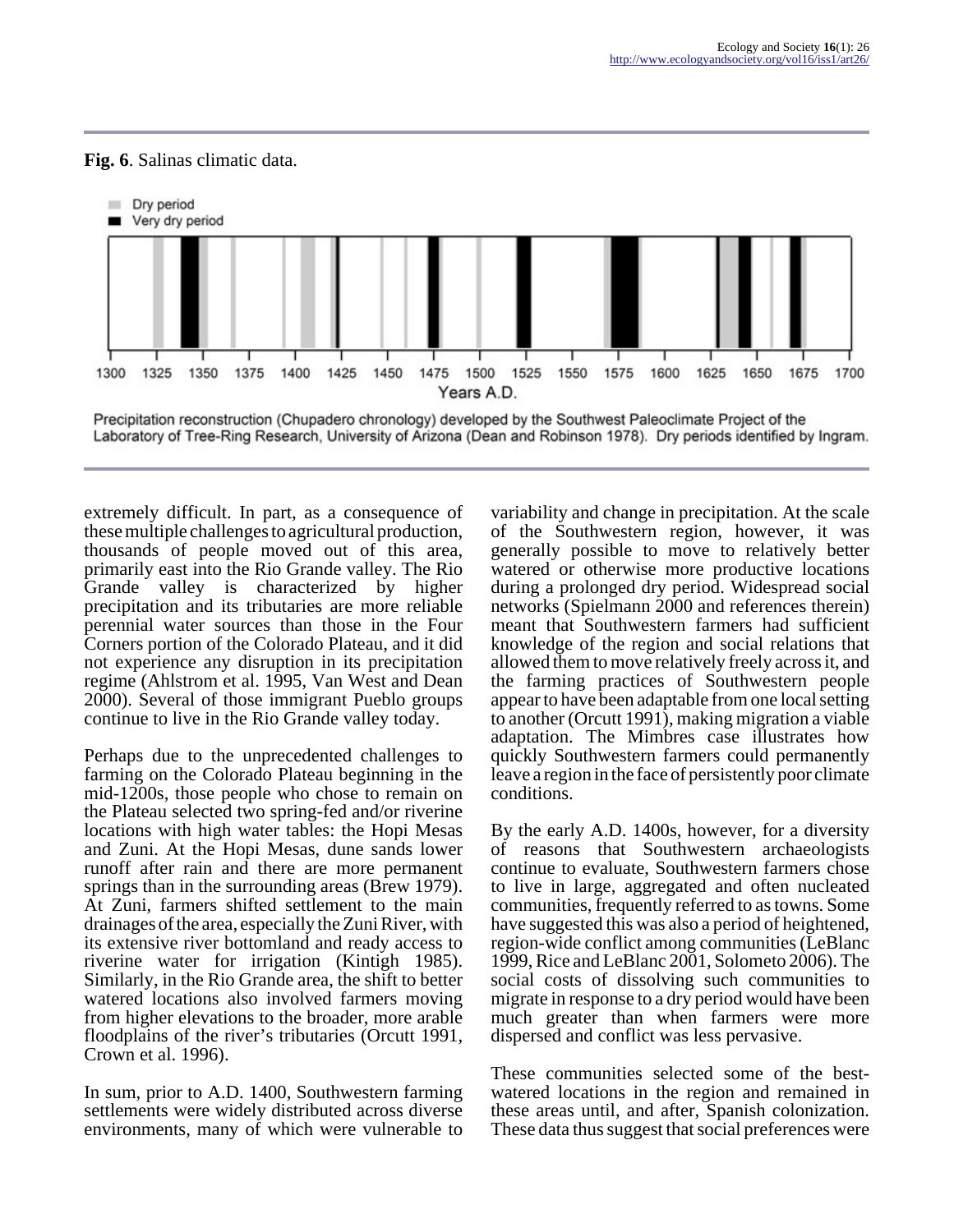![](_page_11_Figure_1.jpeg)

#### **Fig. 7**. Population trends in the Salinas area. Source: Peeples 2009, *unpublished manuscript*.

important drivers in economic decision making across Southwestern prehistory. The long-term history of migration as a Pueblo strategy for coping with dry periods was an adaptation developed by farmers who lived in villages and small hamlets and often maintained far-flung social networks. Town dwelling, however, required access to places on the landscape where vulnerability to dry periods and resource shortfall was markedly reduced and where soil fertility could be maintained. Not only were water for fields and additional labor readily available, allowing people to intensify farming in these areas through the construction of ditches for irrigation and a diversity of water control devices, but the nutrients carried by the streams that watered these fields would have replenished the soils at a scale that was not possible in upland locations. The Salinas area, being one of the few regions in which settlement location was stable well before 1400, illustrates some of the challenges to settlement stability, including inter-village conflict.

#### **DISCUSSION**

As archaeologists, we work with data that are fragmentary, at a social scale that lies more at the community than the individual or household level, and with a temporal lens that is broad. As anthropologists, however, we seek to contribute our knowledge to address challenges that face the contemporary world. We suggest that prehistoric strategies deserve further consideration regarding their contribution to enhancing resilience in the present. Our analysis leaves us with the sense that a greater focus on household-scale storage and community-scale sharing, as well as an appreciation of the risk-managing role that subsistence agriculture continues to play, would enhance the economic security of contemporary small-scale farmers.

Storage and community sharing of resources are, in fact, adaptive strategies that contemporary smallscale farmers use to address inter-annual variability, but it appears these strategies have become very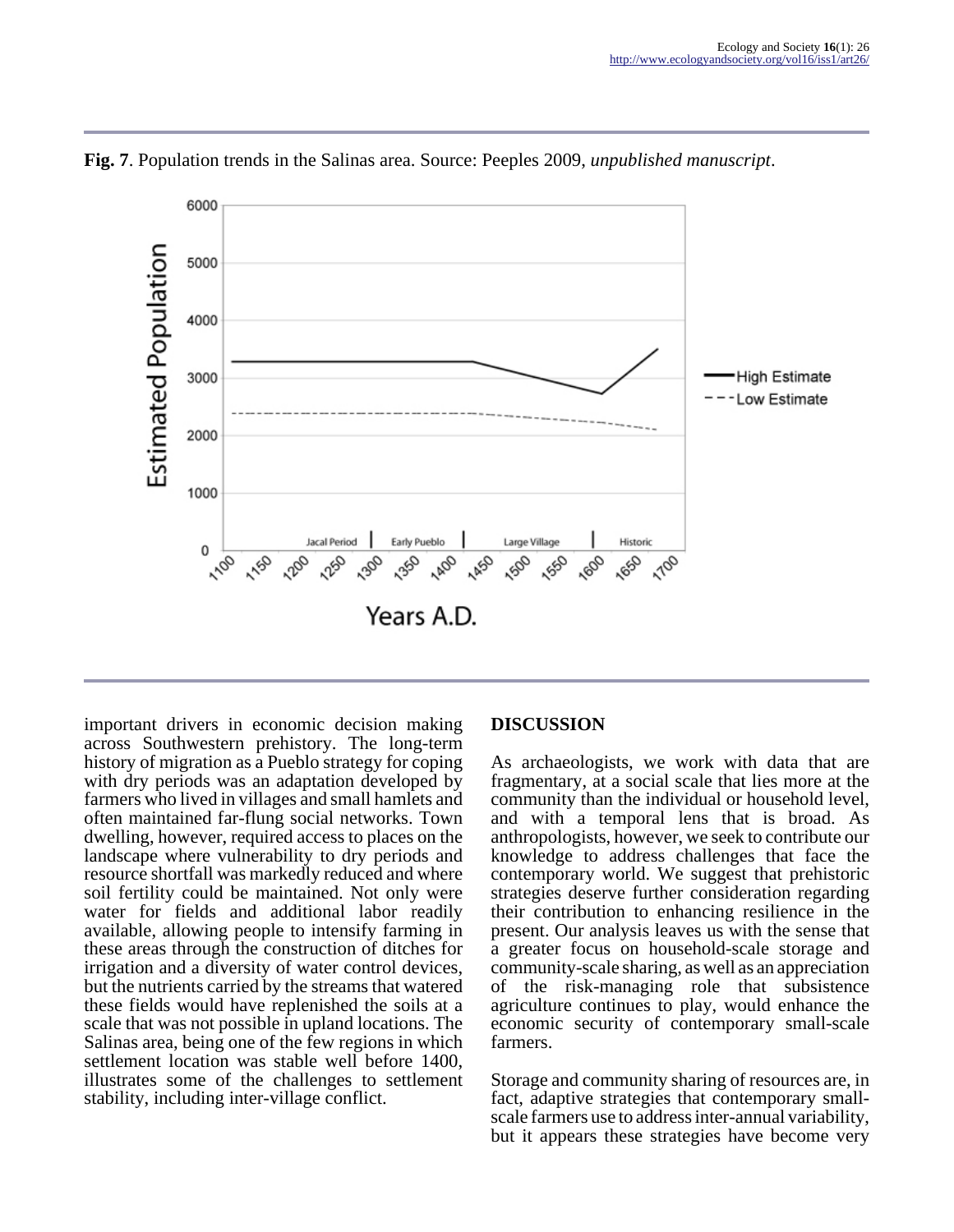![](_page_12_Figure_1.jpeg)

**Fig. 8**. Population trends in the prehistoric Southwest. (A) Population concentrations A.D. 1100-1150. (B) Population concentrations after A.D. 1400. After Duff 1998; see Duff for data sources.

much secondary in risk management (e.g., Dupree and Rodel 1974, Hankins 1974, Heijnen and Kates 1974, Anyango et al. 1989, Kamau et al. 1989, Scoones 1996, Morton 2007). Back in the 1960s Allan (1965) noted that in Kenya, small-scale farming had what he referred to as a normal surplus in that by producing for what they needed in a below average year, farmers reaped a surplus for storage in better years. Today, however, there are two significant challenges to a reliance on storage: lack of surplus production and concerns over loss of stored resources.

Decreasing farm sizes (Eakin 2006, Acosta-Michlik et al. 2008) mean less land on which to produce a crop, and devoting some land to cash-cropping,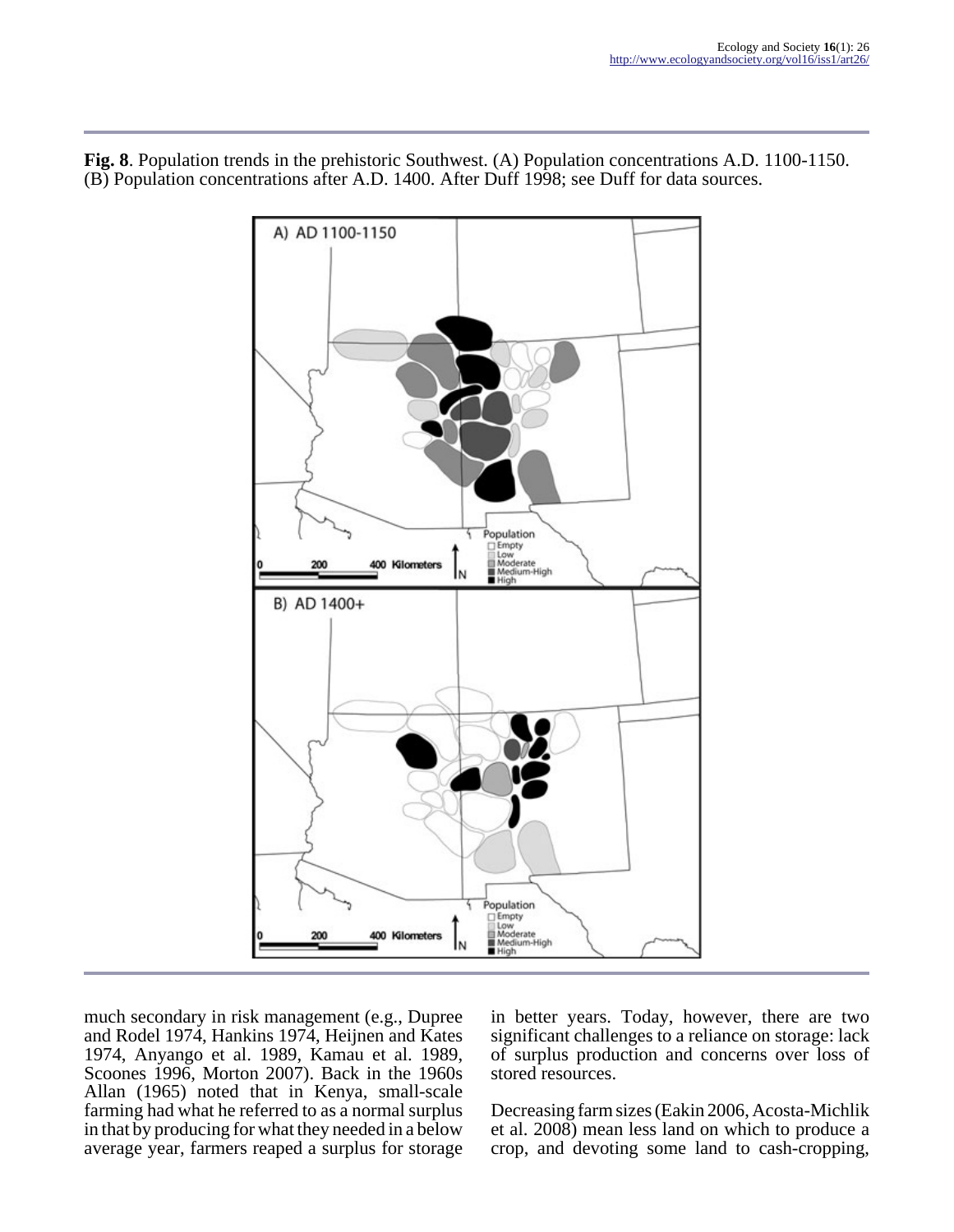which many small-scale farmers do, also moves land away from food production for family support. In a comparison of two smallholder farming communities in Mexico, for example, there is a direct correlation between the amount of land available to households, production of surplus for storage, and the use of stored corn to counteract poor harvests (Eakin 2006). Thus, one clear source of smallholder vulnerability is small land holdings (Eakin 2006).

Contemporary farmers in sub-Saharan Africa express concern about loss of stored food through insect and rodent pests, rot, and theft (Kamau et al. 1989, Morton 2007). In India, preventable postharvest losses of food grains are estimated to be roughly 10% of the crop, a staggering amount of food in a country in which a significant proportion of the population is undernourished (Basavaraja et al. 2007). A recent survey focused on the level of post-harvest losses in wheat and rice among smallscale farmers in Karnataka implicates unsuitable storage as a factor in post-harvest grain loss. The study measured the extent of post-harvest losses at fifteen different stages from grain harvest on the farm to grain sale in retail establishments. Of these stages, the greatest loss occurred in the context of on-farm storage (Basavaraja et al. 2007), which accounted for about one-third of the farm-level loss and one-fifth to one-quarter of the total post-harvest loss. On-farm storage loss was attributed to insufficient storage capacity and poorly constructed storage containers that were susceptible to rodents, insects, and water damage. The authors of the African and the Indian studies note that more effort and resources spent by the farmer or development agencies in building more secure on-farm storage would ameliorate this problem. The fact that technological innovation has been focused almost exclusively on improvements in production rather than on storage has made a key buffering strategy that smallholder households could rely on too expensive. Small-scale farmers in some cases are now net buyers, rather than producers, of the food that they eat (Kamau et al. 1989).

In East and South Asia the nature of risk-bearing has shifted such that it is regions and states that manage storage, rather than households and communities. The Food Corporation of India, for example, is responsible for the centralized procurement, storage, and distribution of food grains, a practice that is coming under increasing scrutiny given its enormous cost and inefficiency

(Kapila 2008), and the current concern as of September 2010 over the loss of large quantities of food grain due to lack of capacity in the state-level storage facilities (e.g., Devraj 2010). In response to this crisis, increasing storage capacity at multiple scales, including the household, has been advocated (Devraj 2010, Dhaliwal and Singh 2010). It would be worthwhile to analyze the relative success of more centralized organizations in comparison with household or community-scale storage at responding to the localized droughts that characterize semi-arid regions.

For small-scale agriculture to be successful in semiarid environments farmers must adapt to both high inter-annual variability in rainfall and therefore crop production, and periodic severe, long-term drought. We infer from the analysis of centuries of agricultural production in the Pueblo Southwest that two adaptations provide resilience to the latter: migration and access to perennially watered portions of the landscape. We thus disagree with Acosta-Michlik and coauthors' (2008:540) characterization of migration as a response to "chronic adaptive failures." Tethering subsistence farmers to Tethering subsistence farmers to vulnerable places on a landscape is the adaptive failure (Nelson 1999, 2003).

Migration promotes the resilience of agricultural production at a regional scale when population densities are fairly low. In the contemporary world, however, migration from one farming location to another appears to be a viable strategy largely in frontier areas such as, for example, portions of the Amazon Basin. There is, however, global concern over the ecological impacts of rainforest clearing, which has resulted in an interest in discouraging this mobility (Barbieri and Carr 2005, de Sherbinin et al. 2008).

In the absence of new land to which to migrate, the quality of the existing land and its access to sufficient water become critical for the sustainability of smallholders. Their marginalized status, however, mitigates against such access, and land development policies can result in the conversion of fertile agricultural land to industrial use (Eakin 2006).

Without access to perennially fertile lands or to new lands through migration, farmers have developed a host of other adaptive strategies to mitigate shortfalls in crop production. This diversification of household income sources provides some resilience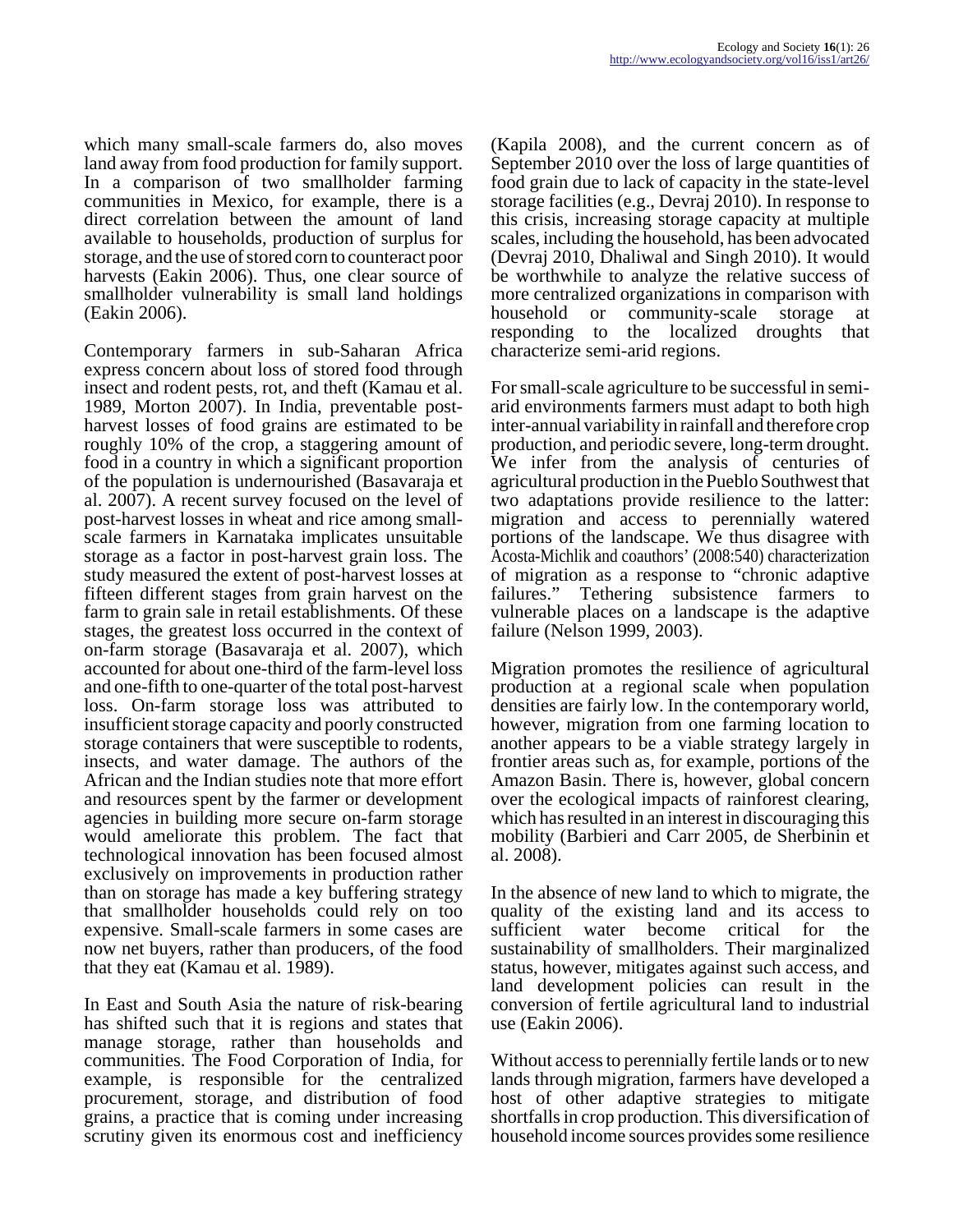to perturbations in agricultural production. These strategies include part-time crafting and reliance on famine foods, strategies that were pursued in prehistory as well (e.g., Arnold 1987, Minnis 1996). The primary adaptation to variation in crop production, however, is a contemporary one: wages, from day labor jobs to remittances from wageearning family members in urban centers. Several authors promote household diversification as a solution to the vulnerability of a farm-focused livelihood (e.g., Mortimer and Adams 2001, Tiffen 2003, Eakin 2006). In some cases, wage labor is a flexible strategy that can be increased or decreased in response to good or bad crop production cycles, in others, specialization within the household has developed such that some family members focus on farming while others, usually men, pursue wage labor.

Cash-cropping is another development that differentiates contemporary smallholders from those in prehistory. The growth in farmers' need for cash has become a driving force for change in smallscale agriculture (Raynaut 1997). Cash-cropping, however, carries its own risks including lack of access to markets, susceptibility to volatility in the market, and diminishing state support (Wisner and Mbithi 1974, Eakin 2006, Morton 2007, Acosta-Michlik and Espladon 2008, Acosta-Michlik et al. 2008, Aggarwal 2008, Eakin and Wehbe 2009). One strategy that smallholder farmers use successfully to manage the risk of cash crop failure and market fluctuations is to devote some land and labor to the production of subsistence crops for household consumption. Eakin (2006) notes, however, the disconnect between the adaptive value of this strategy among smallholders in Mexico and the Mexican government's perception that any engagement in subsistence agriculture is a sign of poverty and inefficiency. An understanding of the way in which households use subsistence production to manage risk in commercial production, and the importance of this practice for household economic stability, seems crucial.

Smallholders in the twenty-first century live in a far more politically, economically, and socially complex context than did the prehistoric farmers of the American Southwest. Nonetheless, given that a sustainable income for farmers in semi-arid areas is a challenge that was solved in the past, but one that goes unresolved in the present, the archaeological

record from the Southwest can be helpful in identifying alternative strategies for adaptation. Those strategies that promoted food security in the past, namely, access to adequate and productive land, reliance on the local environmental information that farmers possess, appropriate storage technology, and diversification in income sources, including devoting some land to subsistence farming, can enhance the adaptive capacity of small-scale farmers today.

*Responses to this article can be read online at: [http://www](http://www.ecologyandsociety.org/vol16/iss1/art26/responses/).ecologyandsociety.org/vol16/iss1/art26/ responses/*

#### **Acknowledgments:**

*The synthetic research reported in this paper was supported by a grant from the National Science Foundation (BE/CNH BCS-0508001 ). The Mimbres research was supported by grants to Nelson from the National Science Foundation, National Geographic, and Turner Foundation, as well as Arizona State University, State University of New York at Buffalo, and New Mexico State University. The Salinas research was supported by grants to Spielmann from the National Science Foundation, the Wenner-Gren Foundation for Anthropological Research, the National Geographic Society, the University of Iowa, Arizona State University, and the Western National Parks Association. Climate data were provided by Jeffrey S. Dean, Henri Grissino-Mayer, and the Laboratory of Tree-Ring Research, University of Arizona. The staff of the Archaeological Records Management Section in Santa Fe helped us greatly in accessing New Mexican site and survey records. Rimjhim Aggarwal and Hallie Eakin of ASU's School of Sustainability were very generous with their thoughts and insights concerning contemporary small-scale agriculture. We thank all these agencies, institutions, and individuals for their generosity and support; any errors of fact or interpretation, however, remain ours. We would also like to extend our thanks to Shearon Vaughn who drafted several of the figures.*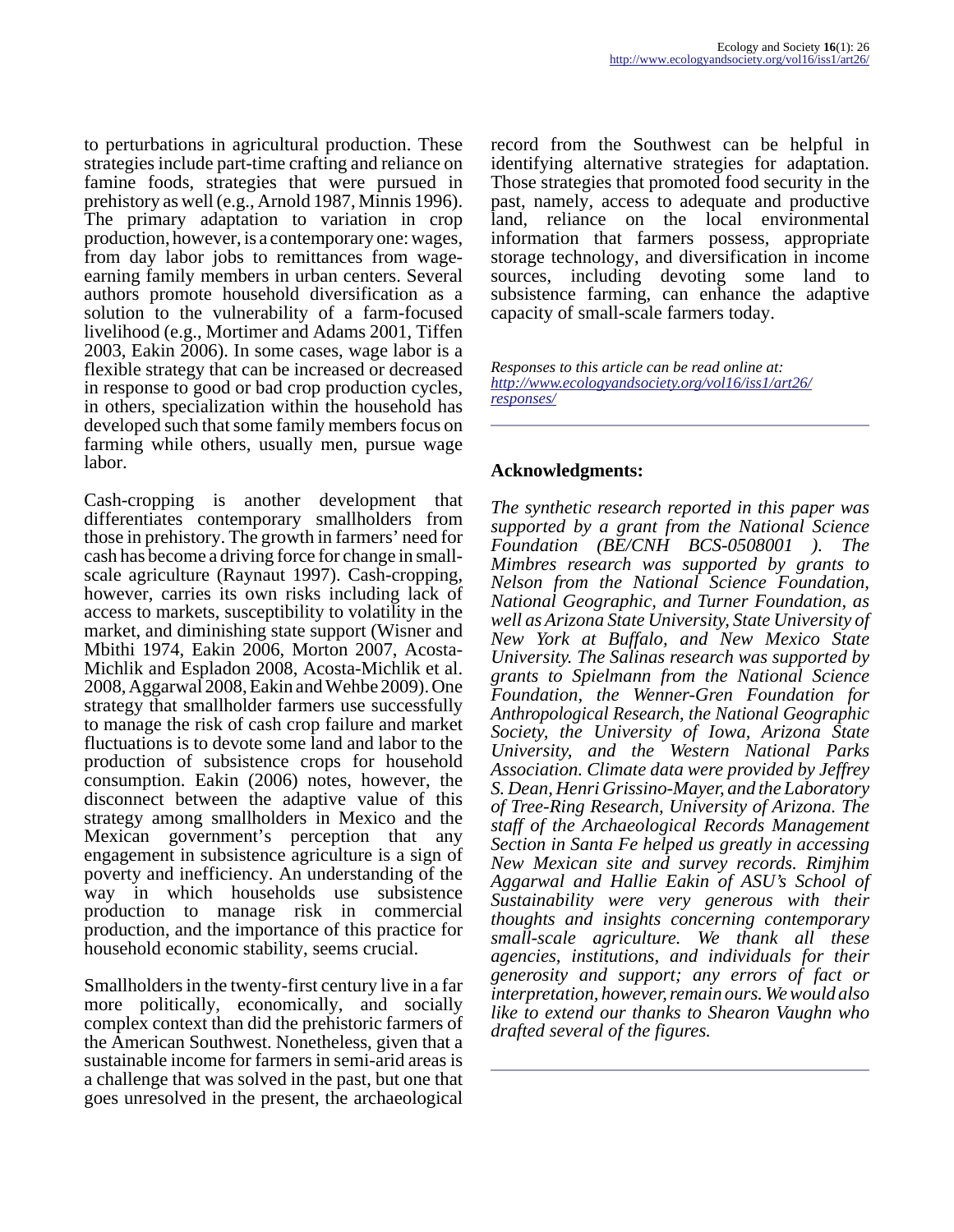## **LITERATURE CITED**

Acosta-Michlik, L., and V. Espladon. 2008. Assessing vulnerability of selected farming communities in the Philippines based on a behavioural model of agent's adaptation to global environmental change. *Global Environmental Change* 18:554-563.

Acosta-Michlik, L., U. Kelkar, and U. Sharma. 2008. A critical overview: local evidence on vulnerabilities and adaptations to global environmental change in developing countries. *Global Environmental Change* 18:539-542.

Adams, E. C. 1991. *The origin and development of the Pueblo Katsina cult*. University of Arizona Press, Tucson, Arizona, USA.

Adams, E. C. 1998. Late prehistory in the middle Little Colorado River area: a regional perspective*.* Pages 53-63 *in* K.A. Spielmann, editor. *Migration and reorganization: the Pueblo IV period in the American Southwest*. Arizona State University Anthropological Research Paper 51, Tempe, Arizona, USA.

Adler, M. A. 1996. Land tenure, archaeology, and the Ancestral Pueblo social landscape. *Journal of Anthropological Archaeology* 15:337-371.

Aggarwal, R.M. 2008. Resource-poor farmers in South India: on the margins or frontiers of globalization? Pages 196-220 *in* M. Nissanke and E. Thorbecke, editors. *Globalization and the poor in Asia: can shared growth be sustained?* Palgrave Macmillan, Basingstoke, UK.

Ahlstrom, R. V. N., C. R. Van West, and J. S. Dean. 1995. Environmental and chronological factors in the Mesa Verde-northern Rio Grande migration. *Journal of Anthropological Archaeology* 14:125-142.

Allan, W. 1965. *The African husbandman.* Oliver and Boyd, London, UK.

Anschuetz, K. 1998. *Not waiting for rain: integrated systems of water management by pre-Colombian Pueblo farmers in north-central New Mexico*. Dissertation. University of Michigan, Ann Arbor, Michigan, USA.

Anschuetz, K. 2006. Tewa fields, Tewa traditions. Pages 57-73 *in* V.B. Price and B.H. Morrow, editors. *Canyon gardens: the ancient Pueblo landscapes of* *the American Southwest*. University of New Mexico Press, Albuquerque, New Mexico, USA.

Anyango, G., T. Downing, C. Getao, M. Gitahi, C. Kabutha, C. Kamau, M. Karanja, S. Mbarire, S. Muente, W. Mutero, H. Muturi, B. Mwangi, M. Wainaina, and F. Were. 1989. Drought vulnerability in central and eastern Kenya. Pages 169-210 *in* T. Downum, K. Gitu, and C. Kamau, editors. *Coping with drought in Kenya: national and local strategies.* L. Rienner, Boulder, Colorado, USA.

Anyon, R., P. A. Gilman, and S. A. LeBlanc. 1981. The reevaluation of the Mogollon-Mimbres archaeological sequence. *Kiva* 46:209-225.

Arnold, J.E. 1987. *Craft specialization in the prehistoric Channel Islands, California*. University of California Press, Berkeley, California, USA.

Barbieri, A.F., and D.L. Carr. 2005. Gender-specific out-migration, deforestation, and urbanization in the Ecuadorian Amazon. *Global and Planetary Change* 47:99-110.

Basavaraja, H., S.B. Mahajanashetti, and N. C. Udagatti. 2007. Economic analysis of post-harvest losses in food grains in India: a case study of Karnataka. *Agricultural Economics Research Review* 20:117-126.

Blake, T. M., S. A. Leblanc, and P. E. Minnis. 1986. Changing settlement and population in the Mimbres valley, SW New Mexico. *Journal of Field Archaeology* 13:439-464.

Braun, D., and S. Plog. 1982. Evolution of tribal social networks: theory and prehistoric North American evidence. *American Antiquity* 47:504-525.

Brew, J.O. 1979. Hopi prehistory and history to 1850. Pages 514-523 *in* A. Ortiz, editor. *Handbook of North American Indians, Volume 9, Southwest.* Smithsonian Institution Press, Washington, D.C., USA.

Burns, B. 1983. *Simulated Anasazi storage behavior using crop yields reconstructed from tree rings: A.D. 652-1968 (Colorado)*. Dissertation. University of Arizona, Tucson, Arizona, USA.

Cameron, C. M. 1995. Migration and the movement of Southwestern peoples. *Journal of Anthropological Archaeology* 14:104-124.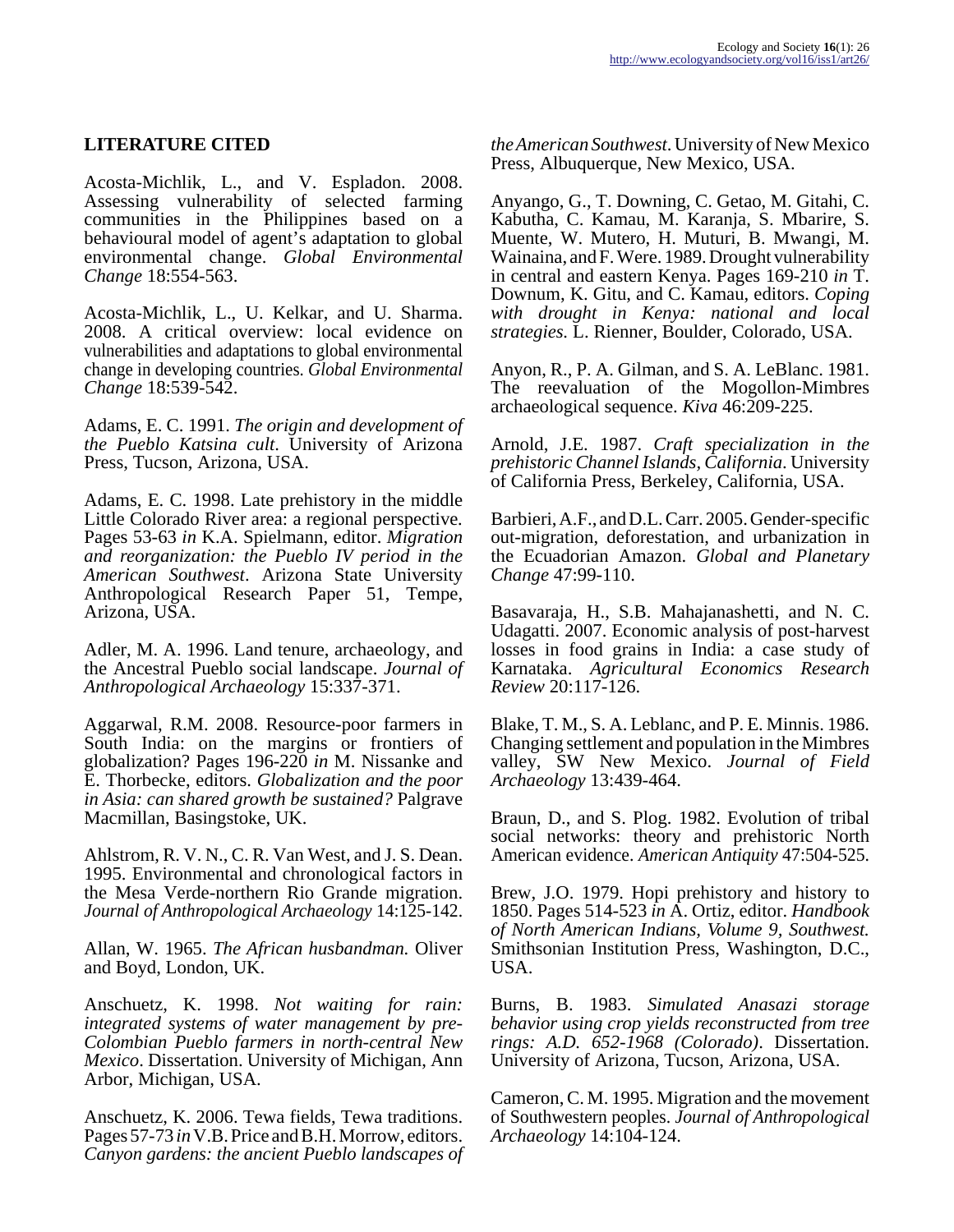Cannon, M. D. 2000. Large mammal relative abundance in pithouse and Pueblo period archaeofaunas from southwestern New Mexico:<br>resource depression among the Mimbresresource depression among the Mogollon? *Journal of Anthropological Archaeology* 19:317-347.

Cannon, M. D. 2001. *Large mammal resource depression and agricultural intensification: an empirical test in the Mimbres Valley, New Mexico.* Dissertation. University of Washington, Seattle, Washington, USA.

Chamberlin, M. 2008. *Evaluating the cultural origins of complexity in the Salinas Pueblo province*. Dissertation. Arizona State University, Tempe, Arizona, USA.

Cordell, L. S. 1975. Predicting site abandonment at Wetherill Mesa. *Kiva* 40:189-202.

Cordell, L. S., C. R. Van West, J. S. Dean, and D. A. Muenchrath. 2007. Mesa Verde settlement history and relocation: climate change, social networks, and ancestral Pueblo migration. *Kiva* 72:379-405.

Crown, P. L., J. D. Orcutt, and T. A. Kohler. 1996. Pueblo cultures in transition: the northern Rio Grande. Pages 188-204 in M. Adler, editor, *Pueblo cultures in transition*. University of Arizona Press, Tucson, Arizona, USA.

Dean, J. S. 1988. A model of Anasazi behavioral adaptation. Pages 25-44 *in* G. Gumerman, editor. *The Anasazi in a changing environment.* Cambridge University Press, Cambridge, UK.

Dean, J. S. 1996. Demography, environment, and subsistence stress. Pages 25-56 *in* J.A. Tainter and B.B. Tainter, editors. *Evolving complexity and environmental risk in the prehistoric Southwest*. Addison-Wesley Publishing Company, Reading, Massachusetts, USA.

Dean, J. S. 2000. Complexity theory and sociocultural change in the American Southwest*.* Pages 89-118 *in* J. A. Tainter, R. J. McIntosh, S. K. McIntosh, editors. *The way the wind blows*. Columbia University Press, New York, New York, USA.

Dean, J. S. 2006. Subsistence stress and food storage at Kiet Siel, northeastern Arizona. Pages 160-179 *in* D.E. Doyel and J.S. Dean, editors. *Environmental change and human adaptation in the ancient American Southwest*. University of Utah Press, Salt Lake City, Utah, USA.

Dean, J., R. C. Euler, G. J. Gumerman, F. Plog, R. H. Hevly, and T. N. V. Karlstrom. 1985. Human behavior, demography, and paleoenvironment on the Colorado Plateaus. *American Antiquity* 50:537-554.

Dean, J. S., and W. J. Robinson. 1978. *Expanded tree-ring chronologies for the Southwestern United States.* Chronology Series 3. Laboratory of Tree-Ring Research, University of Arizona, Tucson, Arizona, USA.

de Sherbinin, A. L., K. VanWey, K. McSweeney, R. Aggarwal, A. Barbieri, S. Henry, L. M. Hunter, W. Twine, and R.Walker. 2008. Rural household demographics, livelihood, and the environment. *Global Environmental Change* 18:38-53.

Devraj, R. 2010. Cereals rot in the rain while the poor stay hungry. Inter Press Service. [online] URL: <http://ipsnews.net/news.asp?idnews=52804>

Dhaliwal, R.K., and G. Singh. 2010. Traditional food grain storage practices of Punjab. *Indian Journal of Traditional Knowledge* 9:526-530.

Diehl, M. W. 1994. *Subsistence economics and emergent social differences: a case study from the prehistoric North American Southwest*. Dissertation. State University of New York at Buffalo, Buffalo, New York, USA.

Diehl, M. W. 1996. The intensity of maize processing and production in upland Mogollon pithouse villages, A.D. 200-1000. *American Antiquity* 61:102-115.

Duff, A. 1998. The process of migration in the late prehistoric Southwest. Pages 31-52 *in* K.A. Spielmann, editor. *Migration and reorganization: the Pueblo IV period in the American Southwest*. Anthropological Research Papers 51, Arizona State University, Tempe, Arizona, USA.

Dupree, H., and W. Rodel. 1974. Coping with drought in a pre-industrial, preliterature farming society. Pages 115-119 *in* G. White, editor. *Natural hazards, local, national, global*. Oxford University Press, New York.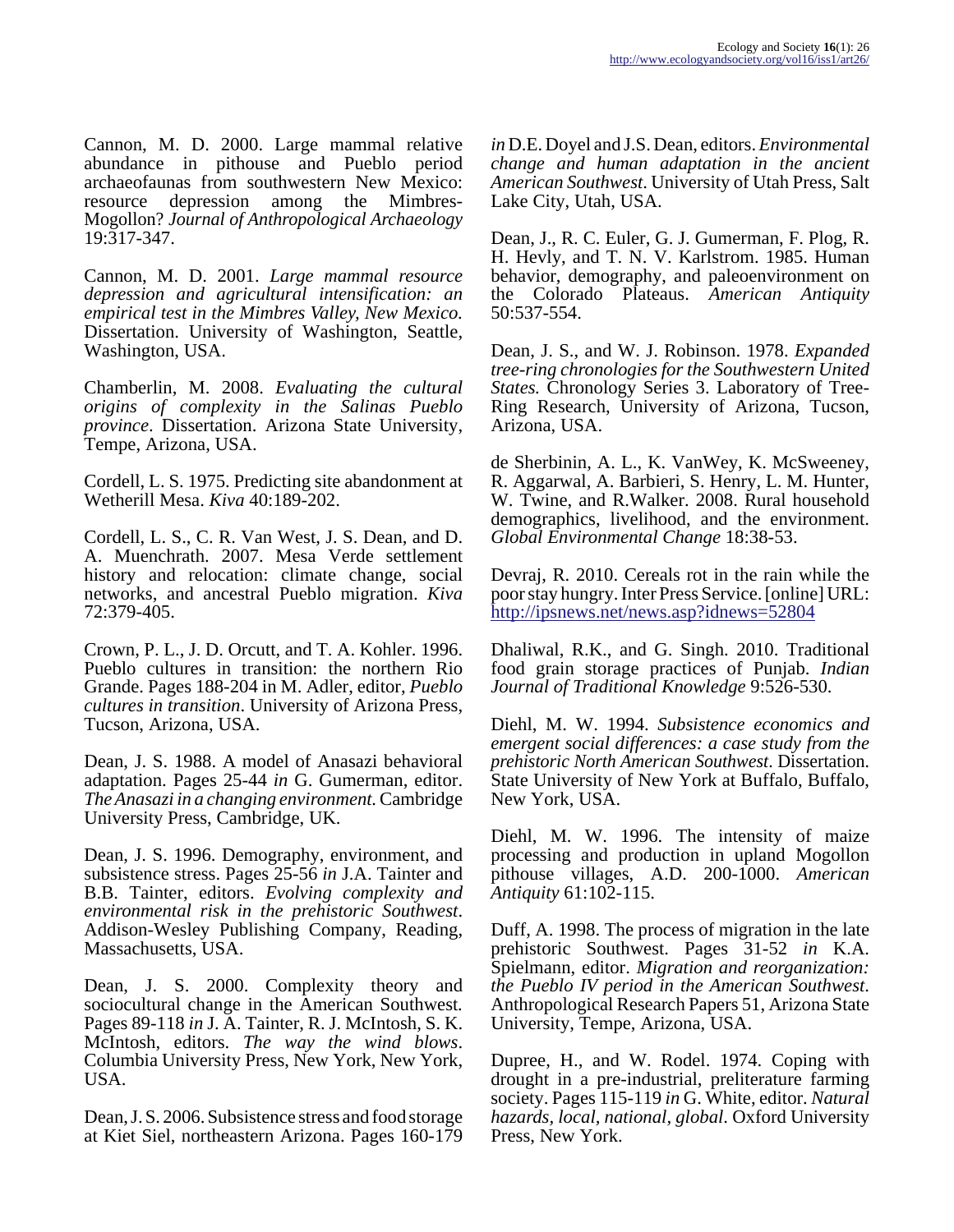Eakin, H. 2006. *Weathering risk in rural Mexico.* University of Arizona Press, Tucson, Arizona, USA.

Eakin, H., and M.B. Wehbe. 2009. Linking local vulnerability to system sustainability in a resilience framework: two cases from Latin America. *Climatic Change* 93:355-377.

Euler, R. C., G. J. Gumerman, T. N. V. Karlstrom, J. S. Dean, R. H. Hevly. 1979. The Colorado Plateaus: cultural dynamic and paleoenvironment. *Science* 205(4411):1089-1101.

Ford, R. I. 1972. An ecological perspective on the eastern Pueblos. Pages 1-17 *in* A. Ortiz, editor. *New Perspectives on the Pueblos*. University of New Mexico Press, Albuquerque, New Mexico, USA.

Ford, R. I. 1992. *An ecological analysis involving the population of San Juan Pueblo, New Mexico*. Garland, New York, New York, USA.

Grissino-Mayer, H. D., C. H. Baisan, T. W. Swetnam. 1997. *A 1,373 year reconstruction of annual precipitation for the southern Rio Grande basin.* Final report submitted to the Directorate of Environment of Natural Resources Division, Fort Bliss, Texas, for the Legacy Program. Laboratory of Tree-Ring Research, University of Tucson, Tucson, Arizona, USA.

Gumerman, G. J. 1988.*The Anasazi in a changing environment*. Cambridge University Press, Cambridge, UK.

Hankins, T. 1974. Responses to drought in Sukumaland, Tanzania. Pages 98-104 *in* G. White, editor. *Natural hazards, local, national, global*. Oxford University Press, New York, USA.

Hegmon, M. 1991. The risks of sharing and sharing as risk reduction: interhousehold food

sharing in egalitarian societies. Pages 309-329 *in* S. A. Gregg, editor. *Between Bands and States*. Center for Archaeological Investigations, Southern Illinois University, Illinois, USA.

Hegmon, M. 1996. Variability in food production, strategies of storage, and sharing, and the pithouseto-Pueblo transition in the northern Southwest. Pages 223-250 *in* J.A. Tainter and B.B. Tainter, editors. *Evolving Complexity and Environmental Risk in the Prehistoric Southwest*. Addison-Wesley, Reading, Massachusetts, USA.

Hegmon, M., J. A. Brady, and M. C. Nelson. 2006. Variability in Classic Mimbres room suites: implications for household organization and social differences. Pages 45-65 *in* V.S. Powell-Marti and P.A. Gilman, editors. *Mimbres society.* University of Arizona Press, Tucson, Arizona, USA.

Hegmon, M., M. C. Nelson, and S. Ruth. 1998. Abandonment, reorganization, and social change: analysis of pottery and architecture from the Mimbres region of the American Southwest. *American Anthropologist* 100:148-162.

Hegmon, M., M. A. Peeples, A. P. Kinzig, S. Kulow, C. M. Meegan, and M. C. Nelson. 2008. Social transformation and its human costs in the Prehispanic U.S. Southwest. *American Anthropologist* 110:313-324.

Heijnen, J., and R. Kates. 1974. Pages 105-114 *in* G. White, editor. *Natural hazards, local, national, global*. Oxford University Press, New York, USA.

Herrington, L. 1979. *Settlement patterns and water control systems of the Mimbres Classic phase, Grant County, New Mexico*. Dissertation. University of Texas, Austin, Texas, USA.

Howard, J. 2006. *Hohokam irrigation communities: a study of internal structure, external relationships and sociopolitical complexity*. Dissertation. Arizona State University, Tempe, Arizona, USA.

Ice, R. 1968. *A report on 1964 excavations at Gran Quivira*. Report on file at Salinas Pueblo Missions National Monument, Mountainair, New Mexico, USA.

Jones, P., and P. Thornton. 2003. The potential impacts of climate change on maize production in Africa and Latin America in 2055. *Global Environmental Change* 13:51-59.

Judge, W. J. 1989. Chaco Canyon - San Juan basin*.* Pages 209-261 *in* L. S. Cordell and G. J. Gumerman, editors. *Dynamics of Southwest prehistory*. School of American Research Advanced Seminar Book, Smithsonian Institution Press, Washington, D.C., USA.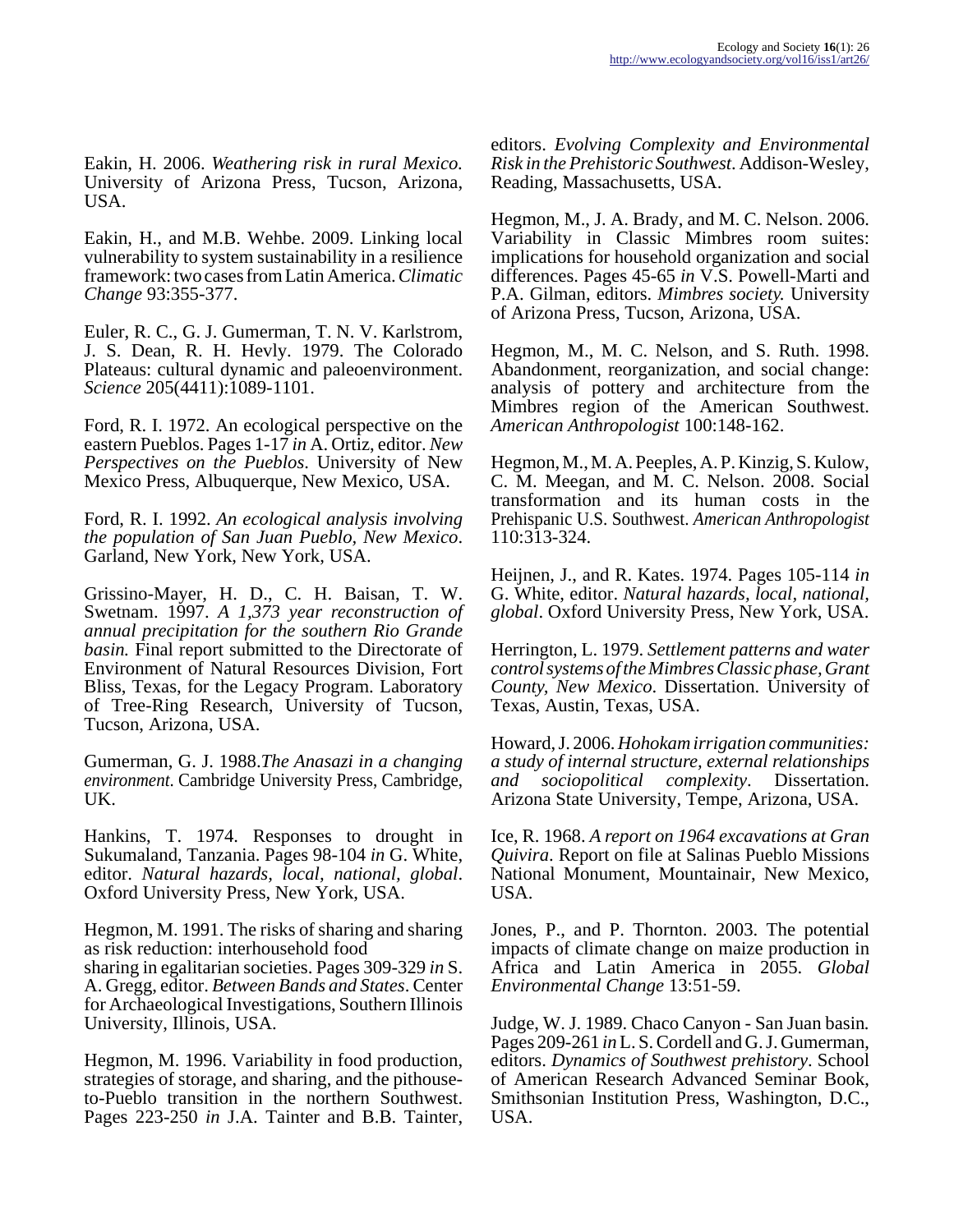Kamau, C., G. Anyango, M. Wainama, T. Downum, and M. Gitahi. 1989. Case studies of drought impacts and responses in central and eastern Kenya. Pages 211-225 *in* T. Downum, K. Gitu, and C. Kamau, editors. *Coping with drought in Kenya: national and local strategies.* L. Rienner, Boulder, Colorado, USA.

Kapila. U. 2008. *India's economic development since 1947*, 3rd edition. Academic Foundation, New Delhi, India.

Kellner, C., M. Schoeninger, K. Spielmann, and K. Moore. 2010. Stable isotope data show temporal stability in diet at Pecos Pueblo and diet variation among Southwest Pueblos. Pages 79-91 *in* M. Morgan, editor. *Pecos Pueblo revisited: the biological and social context*. Papers of the Peabody Museum 85, Harvard University, Cambridge, Massachusetts, USA.

Kintigh, K. W. 1985. *Settlement, subsistence, and society in late Zuni prehistory*. Anthropological Papers of the University of Arizona No. 44, University of Arizona Press, Tucson, Arizona, USA.

Kintigh, K. W. 1994. Chaco, community architecture, and Cibolan aggregation*.* Pages 131-140 *in* W.H. Wills and R.D. Leonard, editors. *The ancient Southwestern community: Models for the study of prehistoric social organization*. University of New Mexico Press, Albuquerque, USA.

Kohler, T. A., and C. van West. 1996. The calculus of self-interest in the development of cooperation: sociopolitical development and risk among the northern Anasazi. Pages 169-196 *in* J.A. Tainter and B.B. Tainter, editors. *Evolving complexity and environmental risk in the prehistoric Southwest*. Addison-Wesley Publishing Company, Reading, Massachusetts, USA.

LeBlanc, S. A. 1983. *The Mimbres people, ancient Pueblo painters of the American Southwest*. Thames and Hudson, New York, New York, USA.

LeBlanc, S. A. 1999. *Prehistoric warfare in the American Southwest.* University of Utah Press, Salt Lake City, Utah, USA.

Lebo, C. 1991. *Anasazi harvests: agroclimate, harvest variability, and agricultural strategies on prehistoric Black Mesa, northeastern Arizona*. Dissertation., Indiana University, Bloomington, USA.

Lipe, W. D. 1995. The depopulation of the northern San Juan: conditions in the turbulent 1200s. *Journal of Anthropological Archaeology* 14:143-169.

Meinzer, O. E. 1911. *Geology and water resources of Estancia Valley, New Mexico*. USGS Water-Supply Paper 489, Washington, D.C., USA.

Minnis, P. E. 1985. *Social adaptation to food stress: a prehistoric Southwestern example*. University of Chicago Press, Chicago, Illinois, USA.

Minnis. P.E. 1996. Notes on economic uncertainty and human behavior in the prehistoric North American Southwest. Pages 57-78 *in* J. Tainter and B.B. Tainter, editors. *Evolving complexity and environmental risk in the prehistoric Southwest*. Santa Fe Institute, Addison-Wesley Publishing, Reading, MA, USA.

Mortimer, M., and W. Adams. 2001. Farmer adaptation, change, and "crisis" in the Sahel. *Global Environmental Change* 11:49-57.

Morton, J. 2007. The impact of climate change on smallholder and subsistence agriculture. *Proceedings of the National Academy of Sciences* 104:19680-19685.

Muenchrath, D. A., and R. J. Salvador. 1995. Maize productivity and agroecology: effects of environment and agricultural practices on the biology of Maize*.* Pages 303-333 *in* H. S. Toll, editor. *Soil, water, biology, and belief in prehistoric and traditional Southwestern agriculture*. New Mexico Archaeological Council Special Publication. Volume 2, New Mexico Archaeological Council, Albuquerque, New Mexico, USA.

Neel, G. M. 1926. *Seventh biennial report of the State Engineer of New Mexico*. Sun Publishing Company, Santa Fe, New Mexico, USA.

Nelson, M. C. 1999. *Mimbres during the twelfth century: abandonment, continuity, and reorganization*. University of Arizona Press, Tucson, Arizona, USA.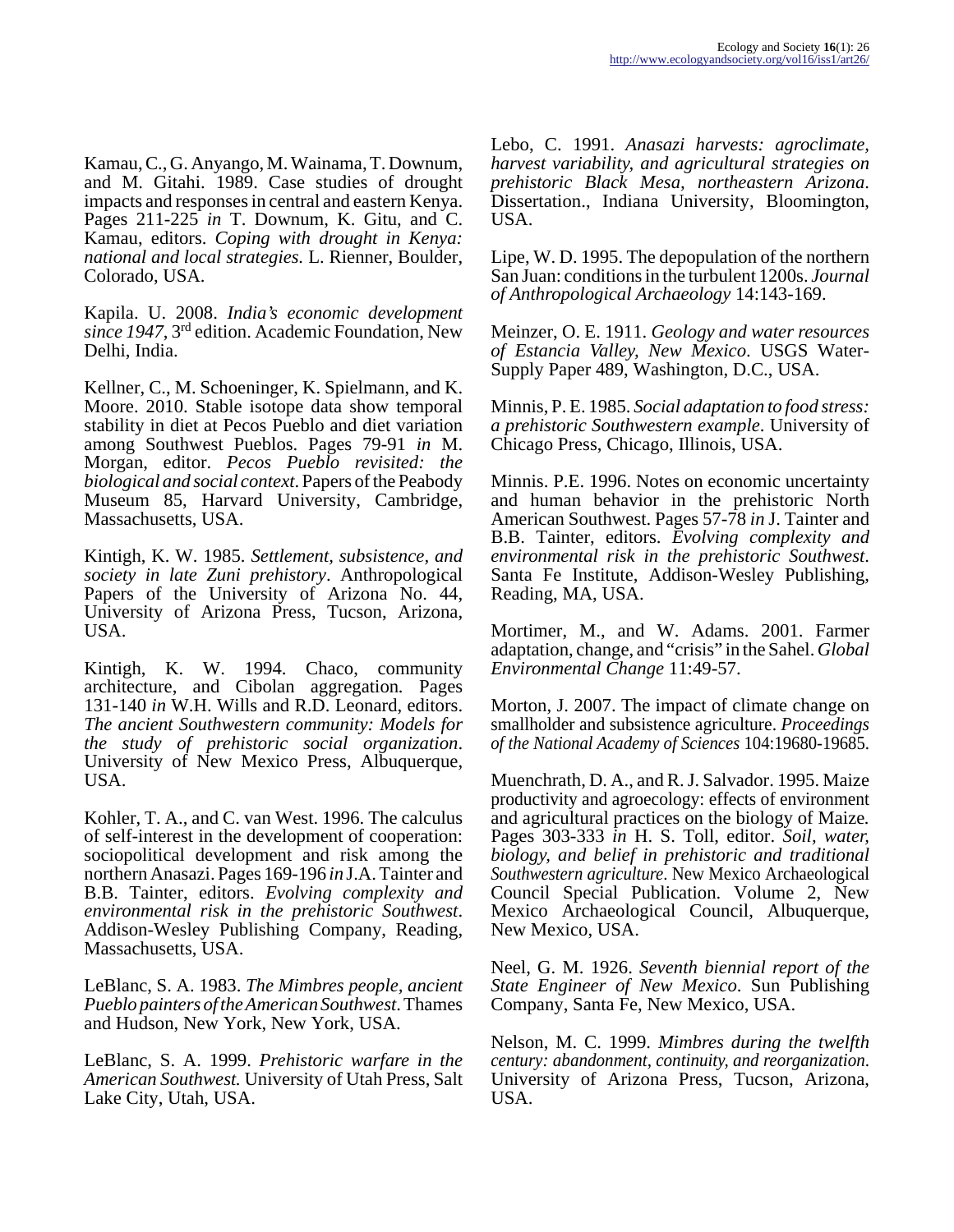Nelson, M. C. 2003. Abandonment is not as it seems. *Archaeology Southwest* 17(4):9.

Nelson, M. C., and K. G. Schollmeyer. 2003. Game resources, social interaction, and the ecological footprint in southwest New Mexico. *Journal of Archaeological Method and Theory* 10:69-110.

Nelson, M. C., K. Kintigh, D. R. Abbott, and J. M. Anderies. 2010. The cross-scale interplay between social and biophysical context and the vulnerability of irrigation-dependent societies: archaeology's long-term perspective. *Ecology and Society* 15 (3):31. [online] URL: [http://www.ecologyandsociety.](http://www.ecologyandsociety.org/vol15/iss3/art31/) [org/vol15/iss3/art31/](http://www.ecologyandsociety.org/vol15/iss3/art31/)

Nelson, M. C., M. Hegmon, S. Kulow, M. Peeples, K. Kintigh, and A. Kinzig. 2011. Resisting diversity: a long-term archaeological study. *Ecology and Society* 16(1):25. [online] URL: [http:/](http://www.ecologyandsociety.org/vol16/iss1/art25/) [/www.ecologyandsociety.org/vol16/iss1/art25/](http://www.ecologyandsociety.org/vol16/iss1/art25/)

Orcutt, J. D. 1991.Environmental variability and settlement changes on the Pajarito

Plateau, New Mexico. *American Antiquity* 56:315-332.

Peeples, M. 2007. *Report on Salinas demography*. Report on file, School of Human Evolution and Social Change, Arizona State University, Tempe, Arizona, USA.

Rautman, A. 1990. *The environmental context of decision-making: coping strategies among prehistoric cultivators in central New Mexico*. Dissertation. University of Michigan, Ann Arbor, Michigan, USA.

Rautman, A. 1993. Resource variability, risk, and the structure of social networks: an example from the prehistoric Southwest. *American Antiquity* 58:403-424.

Rautman, A. 1995. *Final Report on the Excavation of Pueblo de la Mesa*. Report on file with the USDA Forest Service, Cibola National Forest, Albuquerque, New Mexico, USA.

Rautman, A., and M. Chamberlin. 2008. When is a defensive site? Coping with conflict in central New Mexico. Paper presented at the 73rd annual Meetings of the Society for American Archaeology, March 2008, Vancouver, B.C., Canada.

Raynaut, C. 1997. *Societies and nature in the Sahel.* Routledge, London, UK.

Rice, G., and S. LeBlanc. 2001. *Deadly landscapes: case studies in prehistoric Southwestern warfare.* University of Utah Press, Salt Lake City, Utah, USA.

Rocek, T., and A. Rautman. 2007. Pithouse villages in southeastern New Mexico. Paper presented at the Foundations of the Southwest Community, Amerind Foundation, Arizona, USA.

Sandor, J. 1990. Prehistoric agricultural terraces and soils in the Mimbres area, New Mexico. *World Archaeology* 22:70-86.

Schlanger, S. H. 1988. Patterns of population movement and long-term population growth in southwestern Colorado. *American Antiquity* 53:773-793.

Schollmeyer, K. G. 2009. *Resource stress and settlement pattern change in the eastern Mimbres area*. Dissertation, Arizona State University, Tempe, Arizona, USA.

Scoones, I. 1996. *Hazards and opportunities: farming livelihoods in dryland Africa.* Zed Books, Atlantic Highlands, New Jersey, USA.

Shafer, H. J. 1982. Classic Mimbres phase households and room use patterns. *Kiva* 48:17-37.

Slatter, E. 1979. *Drought and demographic change in the prehistoric Southwest United States: A preliminary quantitative assessment*. Dissertation. Department of Anthropology, University of California at Los Angeles, California, USA.

Solometo, J. 2006. The dimensions of war: conflict and culture change in central Arizona. Pages 23-65 *in* E. Arkush and M. Allen, editors. *The archaeology of warfare: prehistories of raiding and conquest*. University Press of Florida, Gainesville, Florida, USA.

Spiegel, Z. 1955. *Geology and ground-water resources of north-eastern Socorro County, New Mexico*. New Mexico Bureau of Mines and Mineral Resources Ground-water Report 4, Socorro, New Mexico, USA.